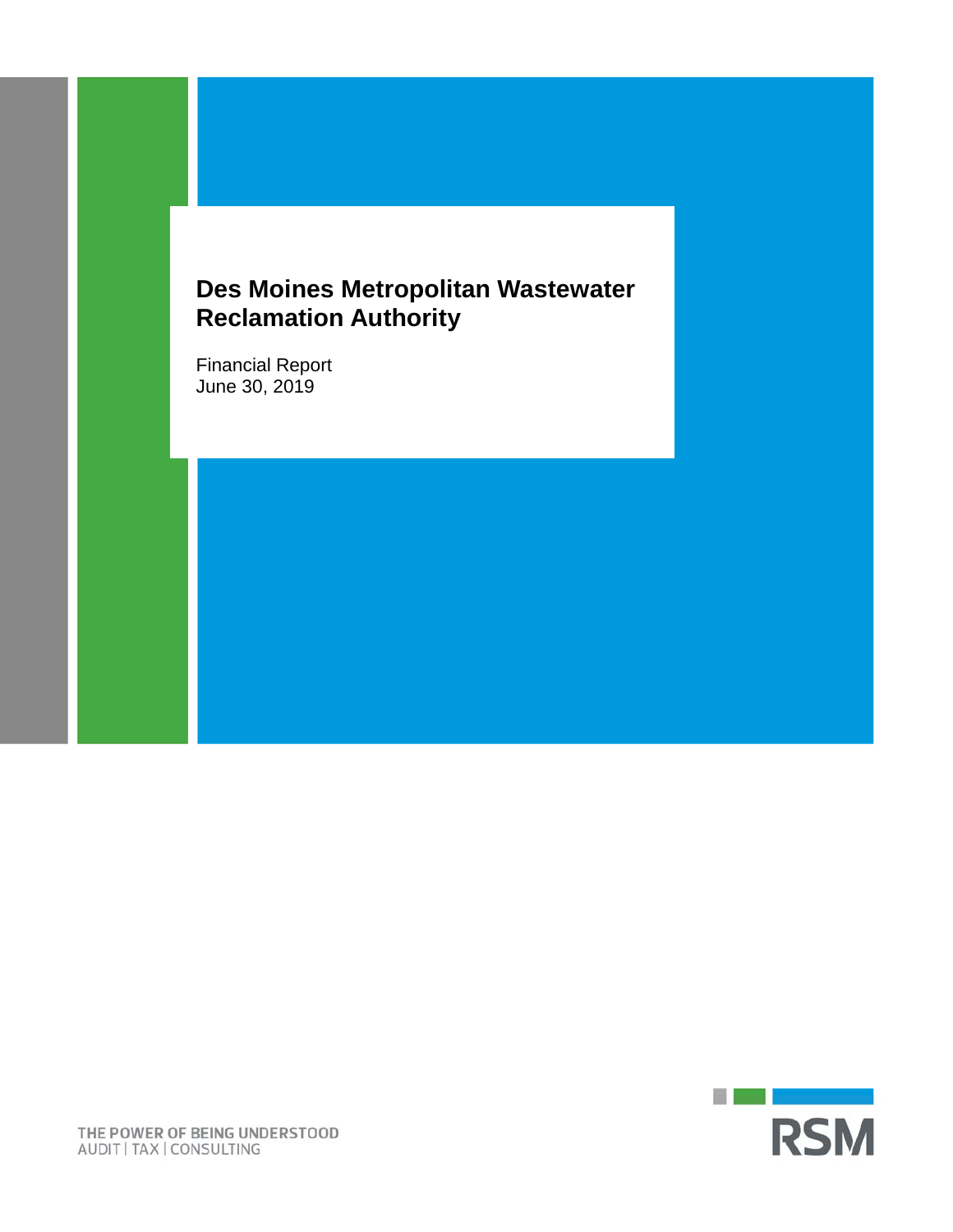# **Contents**

| Independent auditor's report                                 | $1 - 2$   |
|--------------------------------------------------------------|-----------|
| Management's discussion and analysis                         | $3-6$     |
| Basic financial statements                                   |           |
| Statements of net position                                   | 7-8       |
| Statements of revenues, expenses and changes in net position | 9         |
| Statements of cash flows                                     | $10 - 11$ |
| Notes to basic financial statements                          | $12 - 24$ |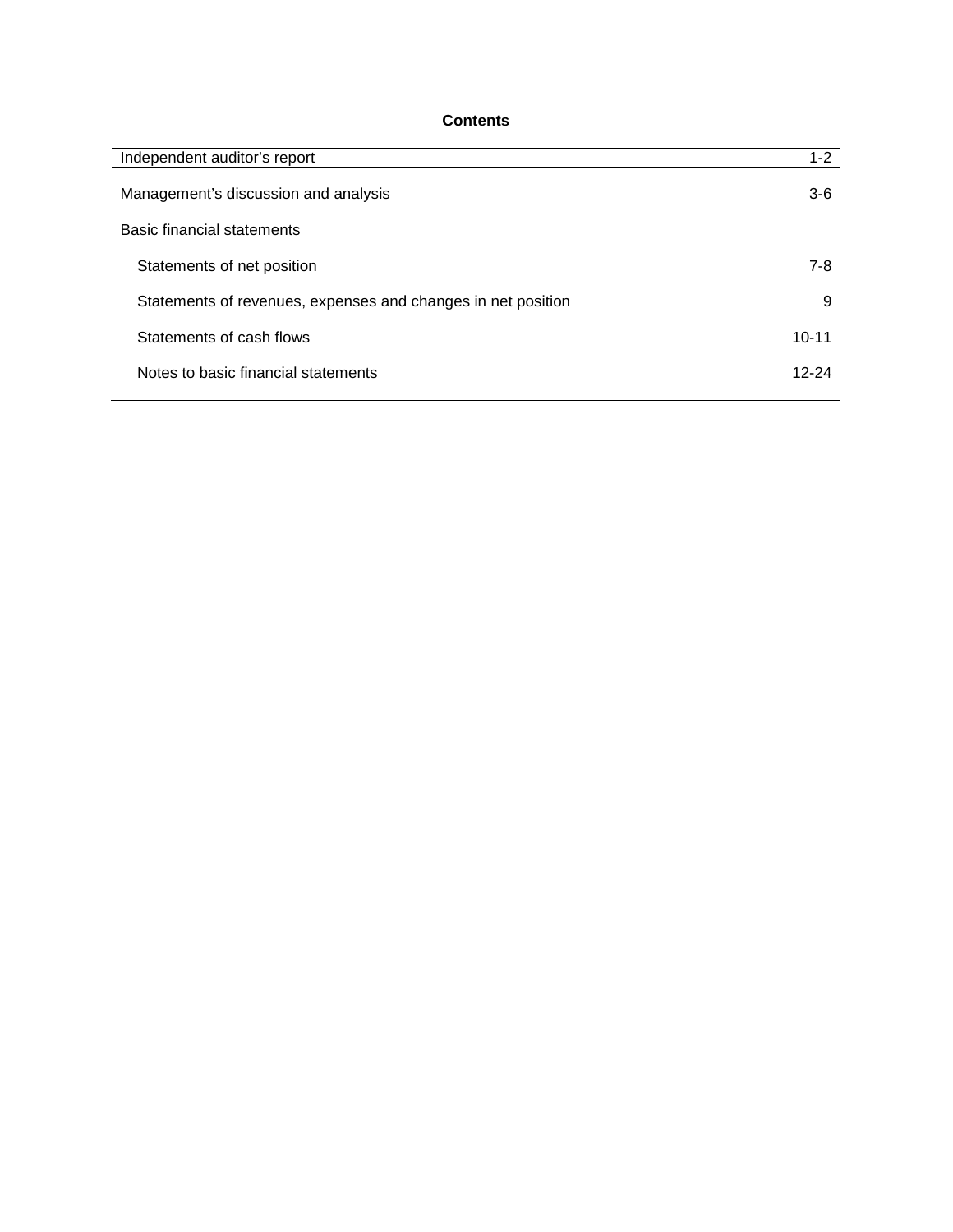

#### **Independent Auditor's Report**

**RSM US LLP** 

To the WRA Board Members Des Moines Metropolitan Wastewater Reclamation Authority

#### **Report on the Financial Statements**

We have audited the accompanying financial statements of the Des Moines Metropolitan Wastewater Reclamation Authority (WRA), as of and for the years ended June 30, 2019 and 2018, and the related notes to the basic financial statements, which collectively comprise the WRA's basic financial statements as listed in the table of contents.

#### *Management's Responsibility for the Financial Statements*

Management is responsible for the preparation and fair presentation of these financial statements in accordance with accounting principles generally accepted in the United States of America; this includes the design, implementation, and maintenance of internal control relevant to the preparation and fair presentation of financial statements that are free from material misstatement, whether due to fraud or error.

#### *Auditor's Responsibility*

Our responsibility is to express an opinion on these financial statements based on our audits. We conducted our audits in accordance with auditing standards generally accepted in the United States of America. Those standards require that we plan and perform the audit to obtain reasonable assurance about whether the financial statements are free from material misstatement.

An audit involves performing procedures to obtain audit evidence about the amounts and disclosures in the financial statements. The procedures selected depend on the auditor's judgment, including the assessment of the risks of material misstatement of the financial statements, whether due to fraud or error. In making those risk assessments, the auditor considers internal control relevant to the WRA's preparation and fair presentation of the financial statements in order to design audit procedures that are appropriate in the circumstances, but not for the purpose of expressing an opinion on the effectiveness of the WRA's internal control. Accordingly, we express no such opinion. An audit also includes evaluating the appropriateness of accounting policies used and the reasonableness of significant accounting estimates made by management, as well as evaluating the overall presentation of the financial statements.

We believe that the audit evidence we have obtained is sufficient and appropriate to provide a basis for our audit opinion.

#### *Opinion*

In our opinion, the financial statements referred to above present fairly, in all material respects, the financial position of the Des Moines Metropolitan Wastewater Reclamation Authority, as of June 30, 2019 and 2018, and the changes in financial position and cash flows thereof for the years then ended in accordance with accounting principles generally accepted in the United States of America.

THE POWER OF BEING UNDERSTOOD AUDIT | TAX | CONSULTING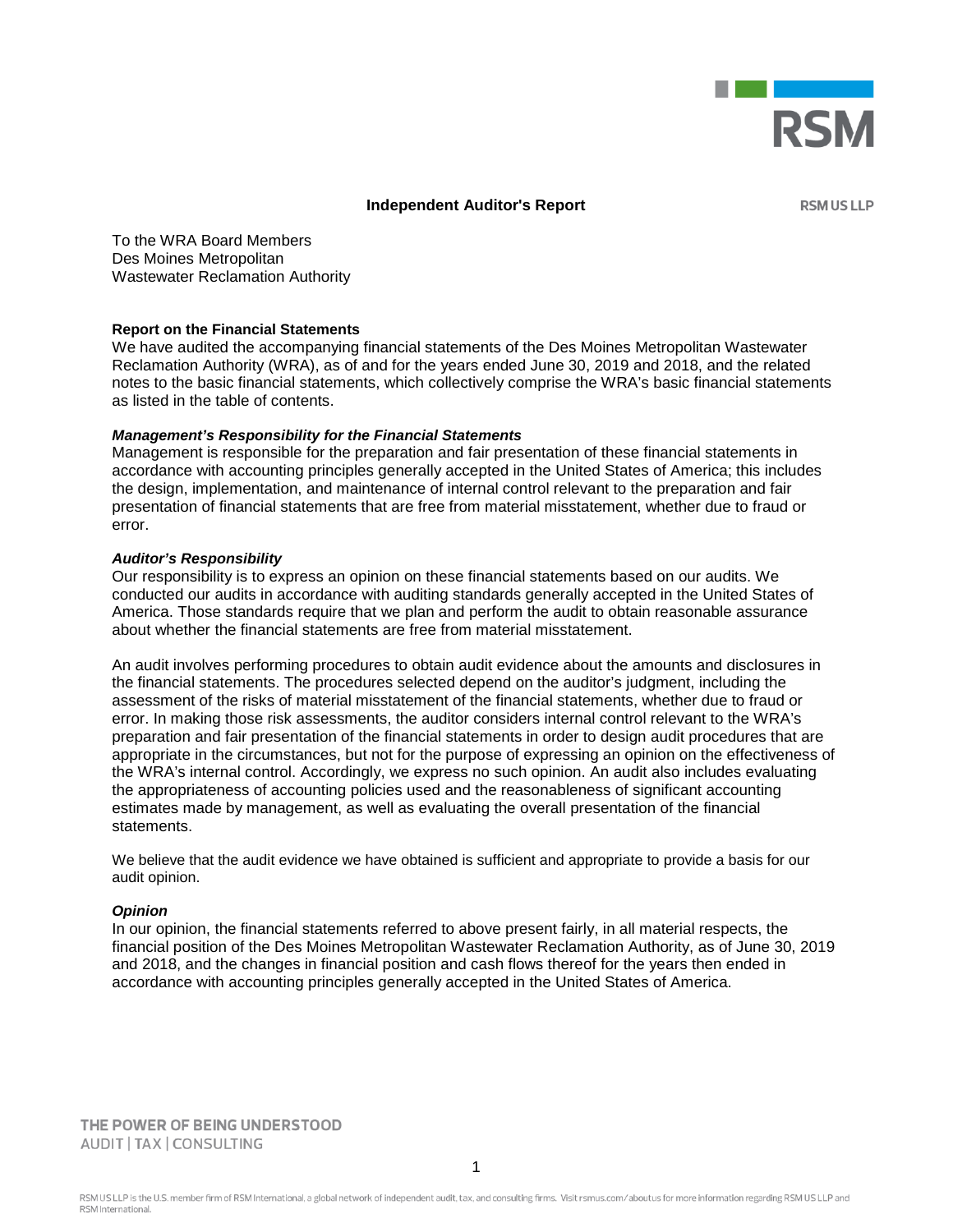#### *Other Matters*

#### *Required Supplementary Information*

Accounting principles generally accepted in the United States of America require that the management's discussion and analysis, as listed in the table of contents, be presented to supplement the basic financial statements. Such information, although not a part of the basic financial statements, is required by the Governmental Accounting Standards Board who considers it to be an essential part of financial reporting for placing the basic financial statements in an appropriate operational, economic or historical context. We have applied certain limited procedures to the required supplementary information in accordance with auditing standards generally accepted in the United States of America, which consisted of inquiries of management about the methods of preparing the information and comparing the information for consistency with management's responses to our inquiries, the basic financial statements, and other knowledge we obtained during our audit of the basic financial statements. We do not express an opinion or provide any assurance on the information because the limited procedures do not provide us with sufficient evidence to express an opinion or provide any assurance.

RSM US LLP

Des Moines, Iowa December 3, 2019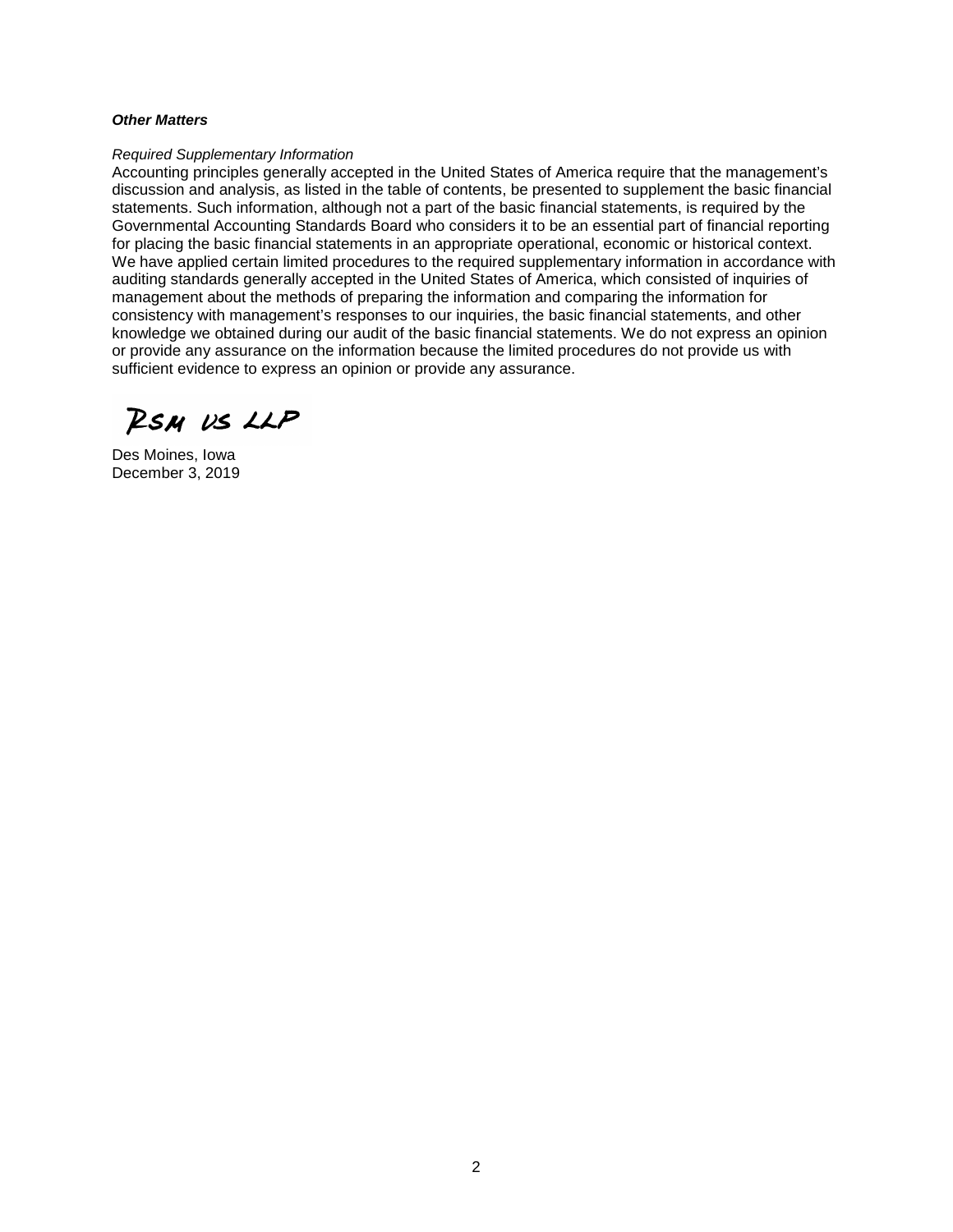## **Management's Discussion and Analysis Years Ended June 30, 2019 and 2018**

The management of the Wastewater Reclamation Authority (WRA) is pleased to offer readers of the WRA's financial statements this narrative overview and analysis of the financial position and activities of the WRA as of and for the fiscal years ended June 30, 2019 and 2018.

## **Overview of the WRA**

A regional treatment plant and conveyance system to nine members of the Integrated Community Area (ICA) was constructed between 1982 and 1994 with a plan of operating through 2005. On July 1, 2004, the Wastewater Reclamation Authority reorganized under a new 28E agreement to be a legal entity that is separate from the member communities and governed by its own Board. This reorganization enabled considerable change in the conveyance system and additions to the treatment plant that allowed the connection of the remaining ICA communities to the regional treatment plant, greater/better treatment at times of over flows, and three new communities to join the WRA. During fiscal year 2014 an updated 28E agreement was adopted that increased capacity at the regional treatment plant, improved interceptors and added a force main and gravity sewer to the conveyance system. This updated 28E agreement extends the WRA to June 30, 2064 and provides planned improvements through 2032.

Participants in the WRA include the cities of Des Moines, West Des Moines, Clive, Altoona, Ankeny, Bondurant, Johnston, Pleasant Hill, Norwalk, Cumming, Waukee and Polk City; the Urbandale Sanitary Sewer District, Urbandale-Windsor Heights Sanitary District, Greenfield Plaza/Hills of Coventry Sanitary District, Polk County and Warren County in the state of Iowa.

## **Overview of the financial statements**

This discussion and analysis is intended to serve as an introduction to the WRA's basic financial statements. The WRA's basic financial statements comprise three components: 1) basic financial statements, 2) notes to the financial statements and 3) required supplementary information.

## **Basic financial statements**

The basic financial statements are designed to provide readers with a broad overview of the WRA's finances in a manner similar to a private-sector business. The basic financial statements are prepared using the same basis of accounting as private-sector business enterprises. Under this method of accounting, an economic resources measurement focus and an accrual basis of accounting is used. Revenue is recorded when earned and expenses are recorded when incurred. The basic financial statements include a statement of net position, a statement of revenues, expenses and changes in net position, and a statement of cash flows, followed by notes to the financial statements and required supplementary information.

The statement of net position presents information on all the WRA's assets plus deferred outflows of resources and liabilities plus deferred inflows of resources, with the difference between them reported as net position. Over time, increases or decreases in net position may serve as a useful indicator of whether the financial position of the WRA is improving or deteriorating.

The statement of revenues, expenses and changes in net position reports the operating revenues and expenses and non-operating revenues and expenses of the WRA for the fiscal year which determines the change in net position for the fiscal year.

The statement of cash flows reports cash and cash equivalents for the fiscal year resulting from operating activities, capital and related financing activities, investing activities, and noncash activities.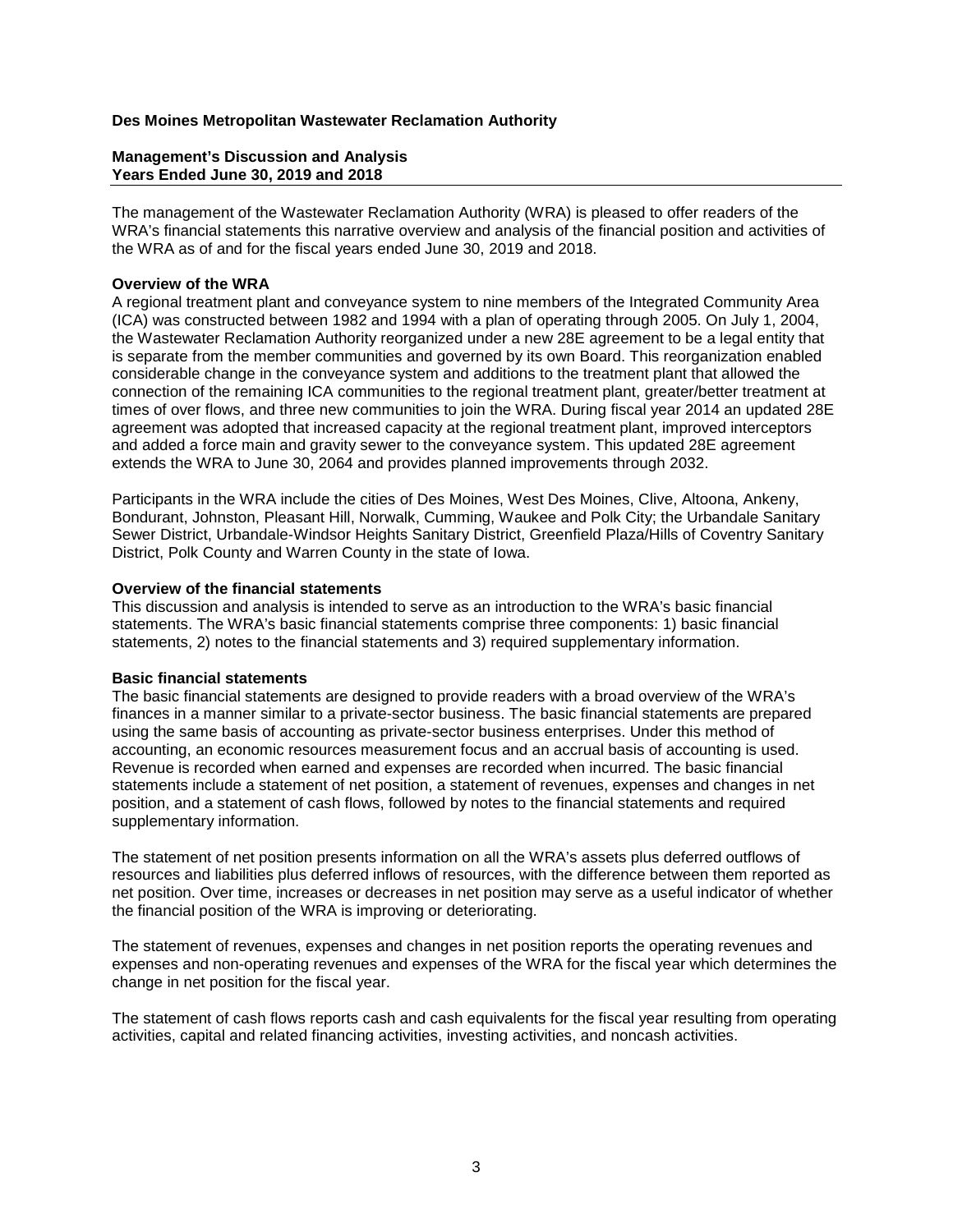#### **Management's Discussion and Analysis Years Ended June 30, 2019 and 2018**

The basic financial statements include only the WRA. There are no other organizations or agencies whose financial statements should be combined and presented with the financial statements of the WRA. The notes to the financial statements provide additional information that is essential to a full understanding of the data provided in the basic financial statements.

#### **Financial highlights**

Assets plus deferred outflows of resources exceeded liabilities plus deferred inflows of resources (net position) by \$295,166,958, \$293,833,403, and \$296,904,438 as of June 30, 2019, 2018 and 2017, respectively. At June 30, 2019, 2018, and 2017, the WRA showed \$29,038,192, \$25,169,377, and \$25,170,665, respectively, as unrestricted net position, which were available to meet current and future obligations of the WRA.

During the years ended June 30, 2019, 2018 and 2017, the WRA's cash provided by operating activities was \$31,324,837, \$26,117,448 and \$25,603,845, respectively.

## **Government-wide financial analysis**

As noted earlier, net position may serve over time as a useful indicator of a government's financial position. At the end of the current fiscal year, the WRA is able to report positive balances in all categories of net position. The same situation held true for the prior fiscal years. In 2019, the WRA's net position increased \$1,333,555 from 2018. In 2018, the WRA's net position decreased \$3,071,035 from 2017.

| Table 1                                          |                 |                   |                   |  |  |  |
|--------------------------------------------------|-----------------|-------------------|-------------------|--|--|--|
|                                                  | 2019            | 2018              | 2017              |  |  |  |
| <b>Assets</b>                                    |                 |                   |                   |  |  |  |
| Current and other assets                         | 75,144,484<br>S | \$.<br>67,975,916 | 65,444,544<br>\$. |  |  |  |
| Capital assets                                   | 628,689,846     | 595,574,064       | 594,856,419       |  |  |  |
| <b>Total assets</b>                              | 703,834,330     | 663,549,980       | 660,300,963       |  |  |  |
| <b>Deferred Outflows of Resources</b>            |                 |                   |                   |  |  |  |
| Deferred charge on refunding                     | 661,113         | 736,032           | 813,312           |  |  |  |
| <b>Liabilities</b><br><b>Current liabilities</b> | 26,459,295      | 21,908,675        | 20,695,880        |  |  |  |
| Noncurrent liabilities                           | 382,869,190     | 348,543,934       | 343,513,957       |  |  |  |
| <b>Total liabilities</b>                         | 409,328,485     | 370,452,609       | 364,209,837       |  |  |  |
| <b>Net Position</b>                              |                 |                   |                   |  |  |  |
| Net investment in capital assets                 | 231, 144, 135   | 235,327,332       | 240,037,079       |  |  |  |
| Restricted assets                                | 34,984,631      | 33,336,694        | 31,696,694        |  |  |  |
| Unrestricted assets                              | 29,038,192      | 25,169,377        | 25,170,665        |  |  |  |
| <b>Total net position</b>                        | \$295,166,958   | \$<br>293,833,403 | \$296,904,438     |  |  |  |

The increase in net position during the year ended June 30, 2019 is primarily the result of increased sales and charges for services along with increased interest income rates. The decrease in net position during the year ended June 30, 2018 is primarily the result of increase issuance expense and decrease in credits allocated to participating communities in the annual budget. The increase in net position during the years ended 2017 is primarily the result of cash collected for capital assets and debt servicing.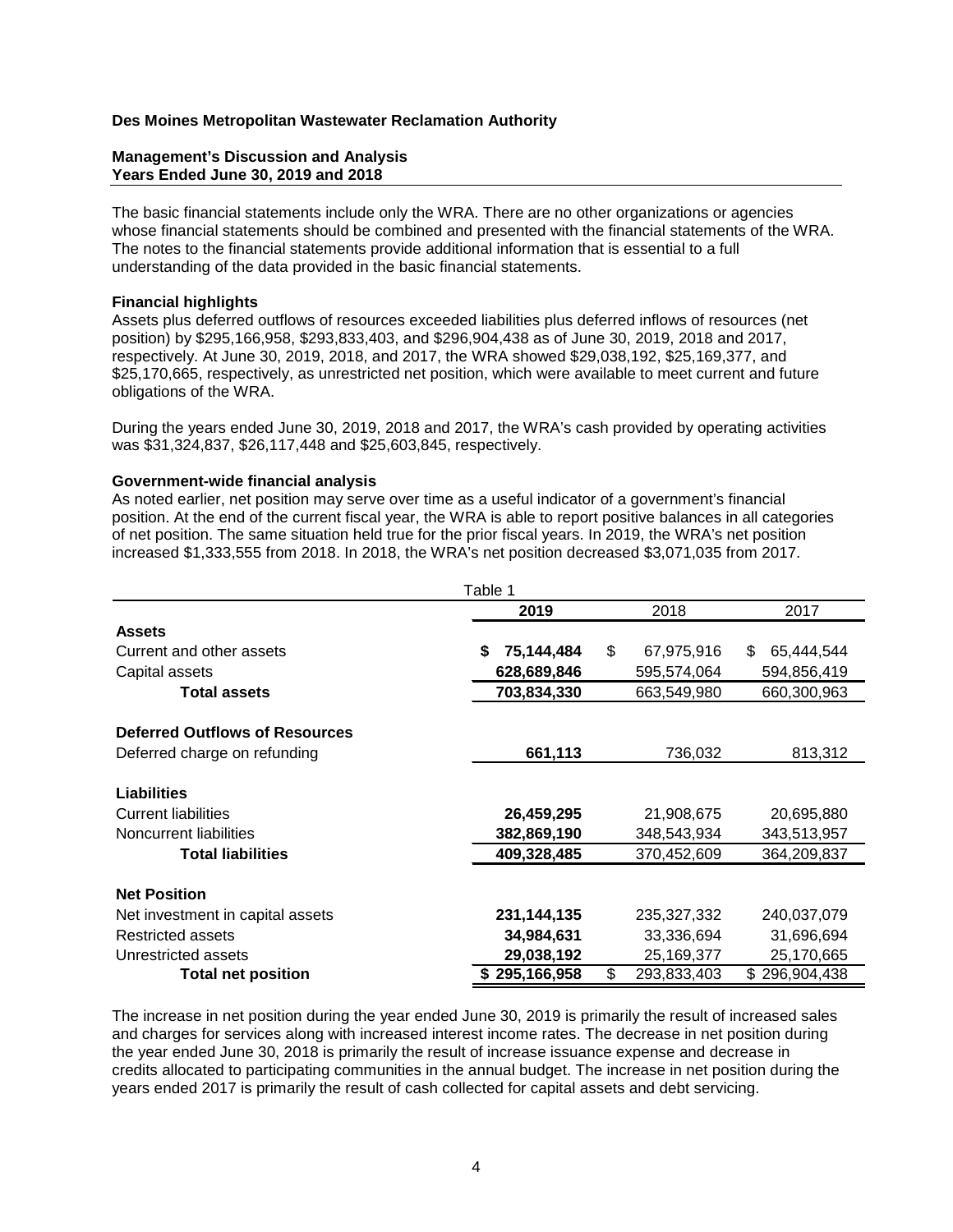#### **Management's Discussion and Analysis Years Ended June 30, 2019 and 2018**

Highlights of the WRA's revenues and expenses for the years ended June 30, 2019, 2018 and 2017 are presented in Table 2:

| Table 2                                   |                  |    |              |                   |  |  |
|-------------------------------------------|------------------|----|--------------|-------------------|--|--|
|                                           | 2019             |    | 2018         | 2017              |  |  |
| Operating revenues, charges for sales and |                  |    |              |                   |  |  |
| services                                  | 52,027,401<br>S. | \$ | 48,528,870   | 46,719,216<br>\$. |  |  |
| Operating expenses:                       |                  |    |              |                   |  |  |
| Cost of sales and services                | 20,746,473       |    | 21,597,985   | 21,444,464        |  |  |
| Depreciation                              | 22,126,874       |    | 22,104,008   | 20,305,956        |  |  |
| <b>Total operating expenses</b>           | 42,873,347       |    | 43,701,993   | 41,750,420        |  |  |
| <b>Operating income</b>                   | 9,154,054        |    | 4,826,877    | 4,968,796         |  |  |
| Nonoperating revenues (expenses):         |                  |    |              |                   |  |  |
| Sales tax                                 | 1,385,896        |    | 2,108,966    | 3,809,344         |  |  |
| Investment earnings                       | 1,699,481        |    | 672,747      | 255,609           |  |  |
| Amortization                              | 235,890          |    | 245,393      | 254,046           |  |  |
| Gain (loss) on disposal of capital assets | 41,018           |    | 3,905        | (959, 745)        |  |  |
| Interest and bond issuance expense        | (11,182,784)     |    | (10,928,923) | (7,710,136)       |  |  |
| Nonoperating (expense)                    | (7,820,499)      |    | (7,897,912)  | (4,350,882)       |  |  |
| Change in net position                    | 1,333,555        | \$ | (3,071,035)  | \$<br>617,914     |  |  |

Total revenues were \$55,112,778 and total expenses were \$53,779,222 for the year ended June 30, 2019. Total revenues were \$51,310,583 and total expenses were \$54,381,618 for the year ended June 30, 2018. Total revenues were \$51,038,215 and total expenses were \$50,420,301 for the year ended June 30, 2017. The WRA's net operating income was \$9,154,055 for the year ended June 30, 2019, \$4,826,877 for the year ended June 30, 2018 and \$4,968,796 for the year ended June 30, 2017.

The WRA receives contributions from the member communities for debt servicing, capital and operations. The total received from the communities during the years ended June 30, 2019, 2018, and 2017 was \$46,075,301, \$43,618,378, and \$41,567,651, respectively.

## **Capital assets**

Capital assets (net) increased by \$33,115,782 in 2019, increased by \$717,645 in 2018, and decreased by \$1,775,848 in 2017.

Bond proceeds provided funding for the long-term construction commitments for these purposes: a) to accommodate the anticipated population growth in the metro area, b) to make improvements to the wastewater facility and the conveyance system following the WRA Facility Plan Update – 2012, and 3) to fund WRA's portion of Des Moines' long-term control plan for separation of the combined sewer system.

Concentration on the capital improvements and expansion planned through the year 2032 will allow the WRA to continue its mission of protecting the public health and enhancing the environment by recycling wastewater and being the preferred treatment facility for hauled liquid waste. Please refer to Note 4 for more information on the WRA's capital assets.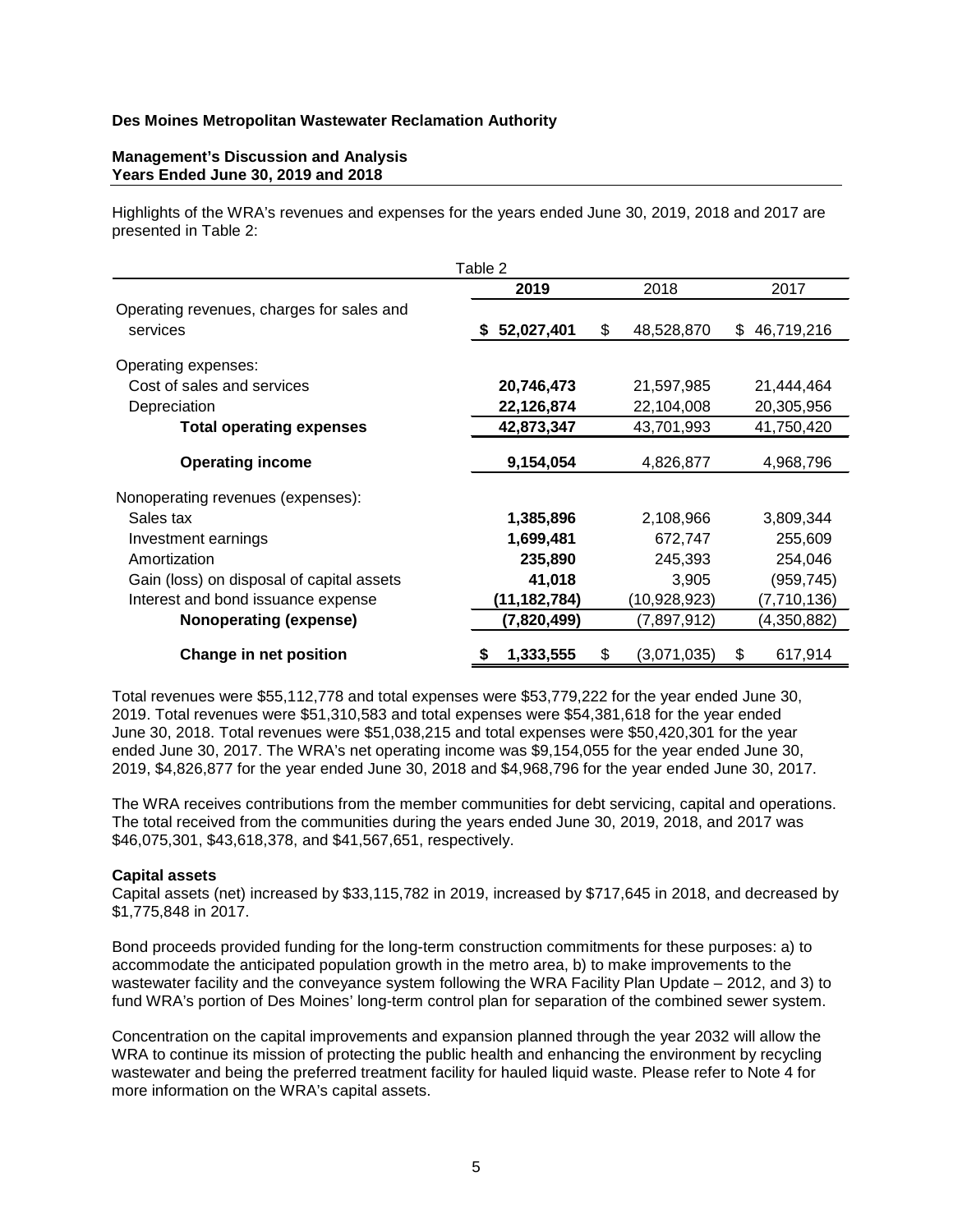#### **Management's Discussion and Analysis Years Ended June 30, 2019 and 2018**

#### **Long-term debt**

In 2008, the WRA authorized sewer revenue bonds under the Iowa Finance Authority's (IFA) state revolving loan program (SRF). Proceeds of the Series 2008A bonds were used to construct a sewer to connect a member community's sanitary sewer system to the WRF. WRA's active participation in IFA's program serves to finance the necessary improvements to connect more communities under the Facility Plan and to separate combined sewers of the WRA system.

In fiscal year ended June 30, 2019, the WRA authorized \$35,300,000 of debt. In fiscal year ended June 30, 2018, the WRA authorized \$46,585,000 of debt. In fiscal year ended June 30, 2017, the WRA authorized \$41,804,000 of debt. The proceeds were used to fund construction improvement projects and additions to the WRA System.

In May 2013, the WRA issued \$56,420,000 of sewer revenue refunding bonds, Series 2013B to partially advance refund \$57,450,000 of the outstanding Sewer Revenue Bonds, Series 2004B.

In May 2015, WRA issued \$32,020,000 Series 2015E bonds to partially advance refund \$31,440,000 of the outstanding Sewer Revenue Bonds, Series 2006. Proceeds were placed into an irrevocable trust with an escrow agent and the partially refunded liability of the Series 2006 bonds was removed from the WRA's statement of net position.

Revenue bonds payable increased by \$37,534,871 in 2019, increased by \$5,672,785 in 2018 and decreased by \$2,801,613 in 2017. Please refer to Note 5 for more information on the WRA's long-term debt.

## **Economic factors**

Investment earnings were \$1,699,481, \$672,747, and \$255,609 for the years ended June 30, 2019, 2018 and 2017, respectively. Users of the WRA Facility consist of the regional communities including waste haulers and industries based in those communities. The WRA will not impose sewer rates and charges. The communities will continue to provide revenue to the WRA.

#### **Request for information**

These financial statements and discussions are designed to provide interested user a complete disclosure of the WRA's finances. If you have questions about this report contact Robert Fagan, 400 E. Court Avenue, Des Moines, Iowa 50309.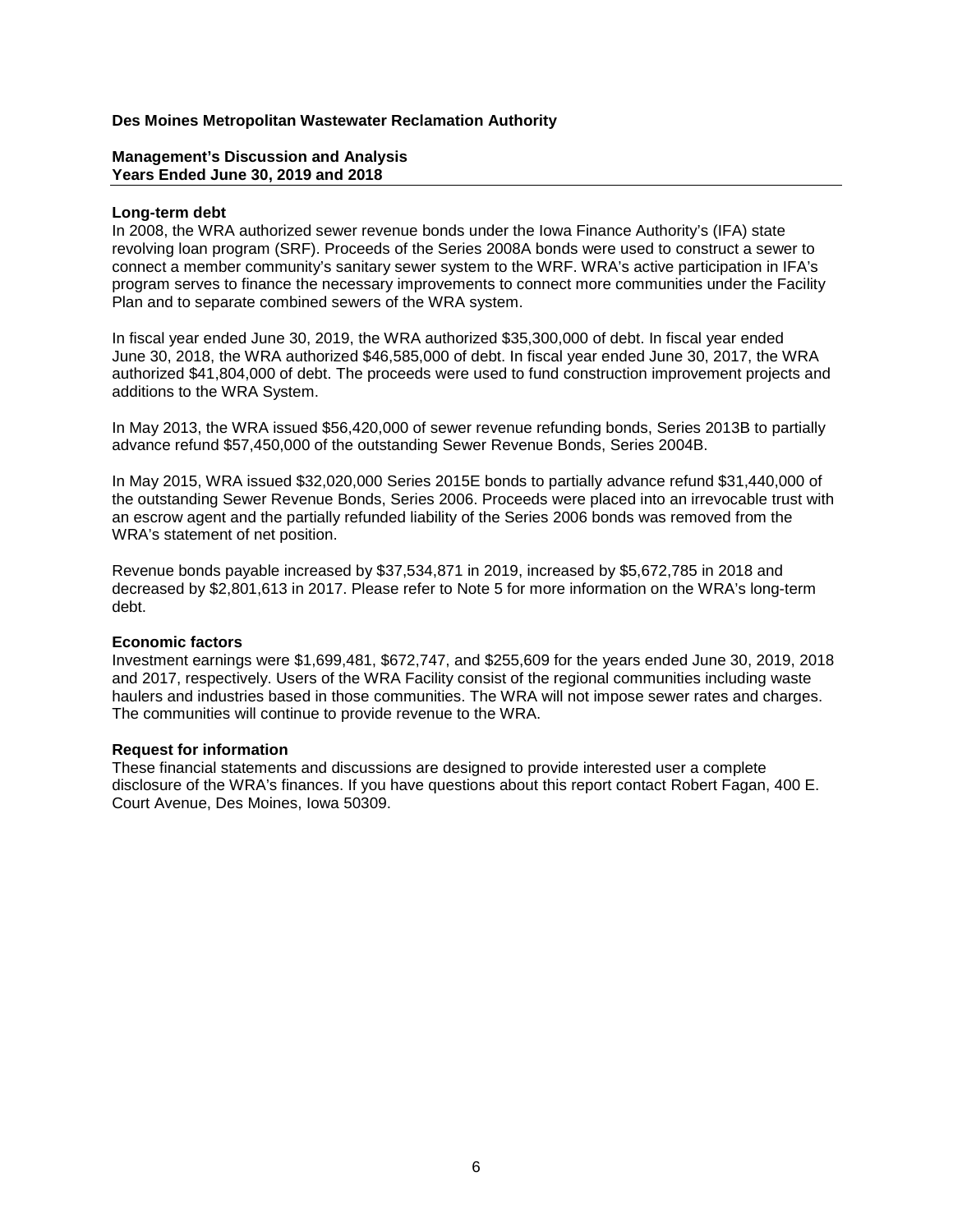**Statements of Net Position June 30, 2019 and 2018**

|                                                              | 2019             | 2018             |
|--------------------------------------------------------------|------------------|------------------|
| Assets                                                       |                  |                  |
| Current assets:                                              |                  |                  |
| Unrestricted current assets:                                 |                  |                  |
| Cash and pooled cash                                         | \$<br>21,349,871 | \$<br>18,246,521 |
| Accounts receivable, net                                     | 1,339,288        | 1,247,550        |
| Interest receivable                                          | 102,252          | 70,699           |
| Due from other governmental units                            | 10,449,607       | 7,910,506        |
| Prepaid expenses                                             | 503,466          | 740,640          |
| <b>Unrestricted current assets</b>                           | 33,744,484       | 28,215,916       |
| Restricted current assets:                                   |                  |                  |
| Cash and pooled cash investments                             | 1,047,558        | 2,535,189        |
| Investments                                                  | 19,772,442       | 18,035,011       |
| <b>Restricted current assets</b>                             | 20,820,000       | 20,570,200       |
| <b>Total current assets</b>                                  | 54,564,484       | 48,786,116       |
| Noncurrent assets:                                           |                  |                  |
| Restricted noncurrent assets:                                |                  |                  |
| Cash and pooled cash                                         | 5,148,443        | 5,025,305        |
| Investments                                                  | 15,431,557       | 14,164,495       |
| Capital assets:                                              |                  |                  |
| Land                                                         | 9,218,391        | 9,218,391        |
| Construction in progress                                     | 87,376,967       | 37,728,424       |
| Plant                                                        | 322,039,285      | 320,565,691      |
| Sewer system                                                 | 382,959,899      | 381,899,876      |
| Machinery and equipment                                      | 82,404,290       | 80,164,591       |
|                                                              | 883,998,832      | 829,576,973      |
| Less accumulated depreciation                                | 255,308,986      | 234,002,909      |
| <b>Capital assets, net</b>                                   | 628,689,846      | 595,574,064      |
| <b>Total noncurrent assets</b>                               | 649,269,846      | 614,763,864      |
| <b>Total assets</b>                                          | 703,834,330      | 663,549,980      |
| Deferred Outflows of Resources, deferred charge on refunding | \$<br>661,113    | \$<br>736,032    |

See notes to financial statements.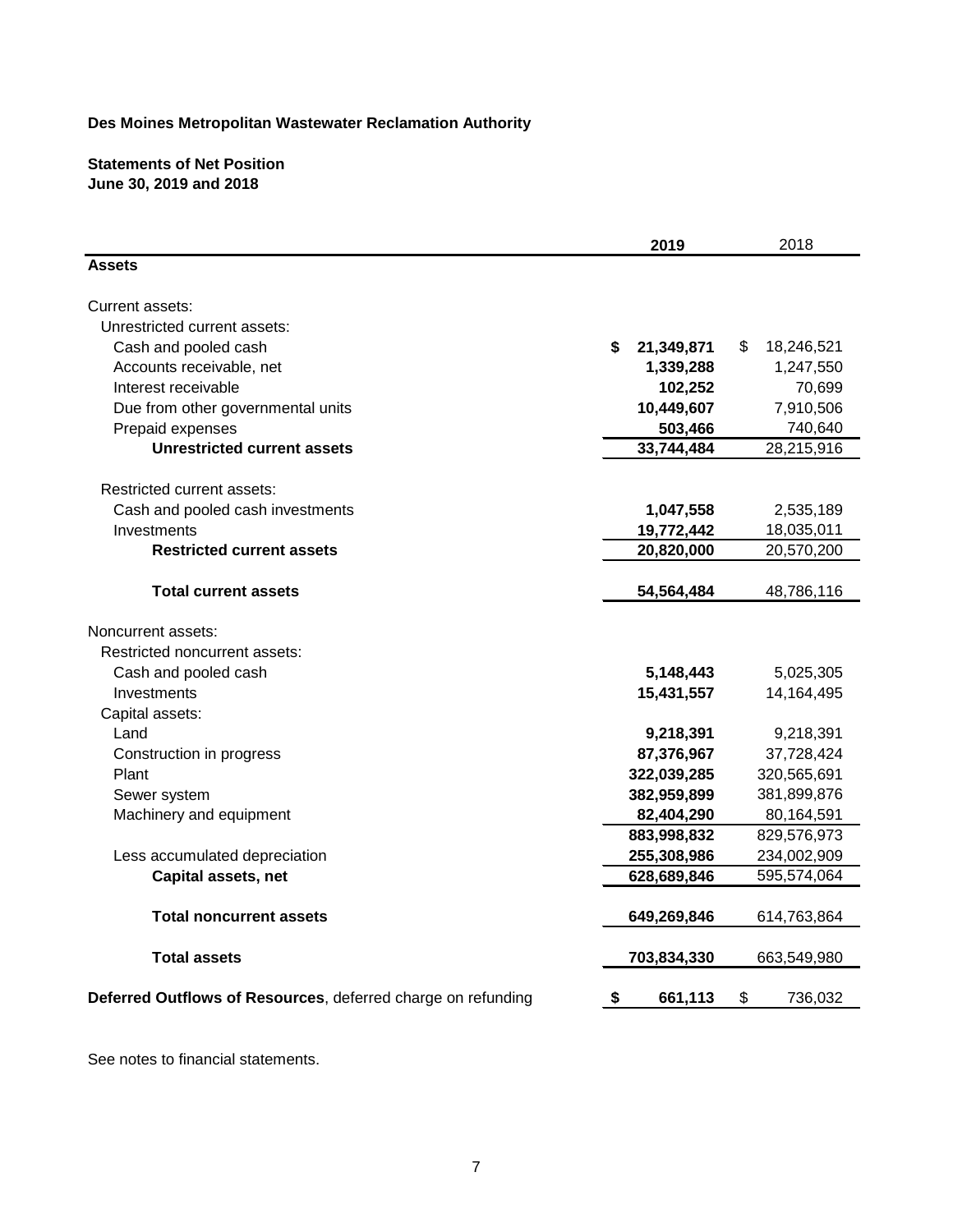|                                     | 2019                     | 2018                     |
|-------------------------------------|--------------------------|--------------------------|
| <b>Liabilities</b>                  |                          |                          |
| <b>Current liabilities:</b>         |                          |                          |
| Accounts payable                    | \$<br>1,105,730          | \$<br>735,658            |
| Accrued wages payable               | 444,056                  | 408,082                  |
| Accrued employee benefits           | 578,893                  | 603,819                  |
| Contracts payable                   | 7,328,356                | 6,039,018                |
| Revenue bonds payable               | 16,109,740               | 13,268,540               |
| Accrued interest payable            | 892,520                  | 853,558                  |
| <b>Total current liabilities</b>    | 26,459,295               | 21,908,675               |
| Noncurrent liabilities:             |                          |                          |
| Accrued employee benefits           | 772,106                  | 829,710                  |
| Revenue bonds payable               | 379,347,395              | 344,653,724              |
| Unamortized bond premium            | 2,749,689                | 3,060,500                |
| <b>Total noncurrent liabilities</b> | 382,869,190              | 348,543,934              |
| <b>Total liabilities</b>            | 409,328,485              | 370,452,609              |
| <b>Net Position</b>                 |                          |                          |
| Net investment in capital assets    | 231, 144, 135            | 235,327,332              |
| Restricted:                         |                          |                          |
| Debt service                        | 22,968,404<br>12,016,227 | 22,542,265<br>10,794,429 |
| Capital projects<br>Unrestricted    | 29,038,192               | 25,169,377               |
|                                     |                          |                          |
| <b>Total net position</b>           | 295,166,958<br>P         | \$293,833,403            |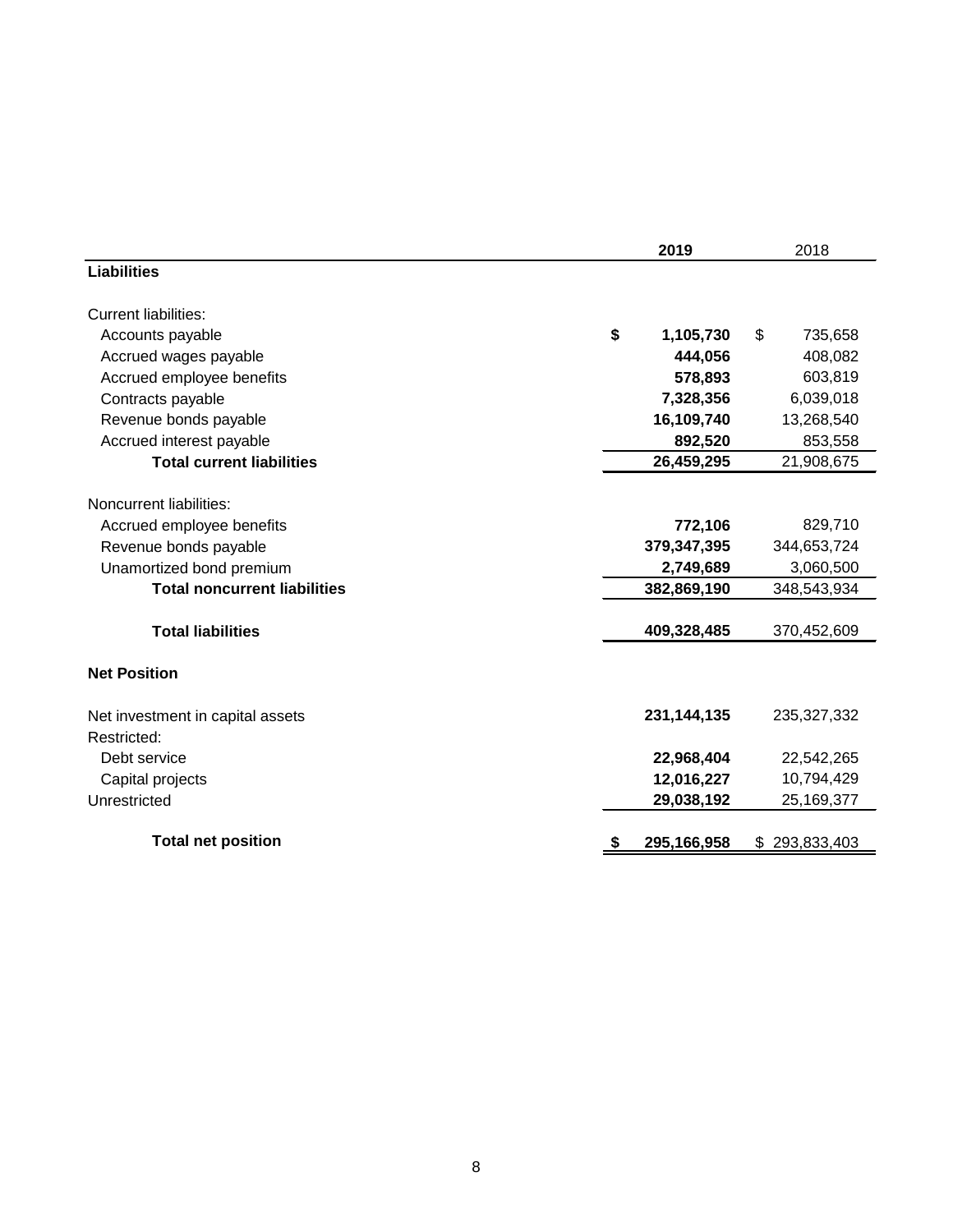# **Statements of Revenues, Expenses and Changes in Net Position Years Ended June 30, 2019 and 2018**

|                                                               | 2019            | 2018             |
|---------------------------------------------------------------|-----------------|------------------|
| Operating revenues, charges for sales and services            | 52,027,401<br>S | 48,528,870<br>\$ |
| Operating expenses:                                           |                 |                  |
| Salary and personal services                                  | 10,132,549      | 10,182,773       |
| Contractual services                                          | 8,084,067       | 9,565,616        |
| Commodities                                                   | 2,529,857       | 1,849,596        |
| Depreciation                                                  | 22,126,874      | 22,104,008       |
| <b>Total operating expenses</b>                               | 42,873,347      | 43,701,993       |
| <b>Operating income</b>                                       | 9,154,054       | 4,826,877        |
| Nonoperating revenues (expenses):                             |                 |                  |
| Sales tax                                                     | 1,385,896       | 2,108,966        |
| Investment earnings                                           | 1,699,481       | 672,747          |
| Amortization of bond premium and deferred charge on refunding | 235,890         | 245,393          |
| Gain on disposal of capital assets                            | 41,018          | 3,905            |
| Interest and bond issuance expense                            | (11,182,784)    | (10,928,923)     |
| <b>Total nonoperating (expenses)</b>                          | (7,820,499)     | (7,897,912)      |
| <b>Change in net position</b>                                 | 1,333,555       | (3,071,035)      |
| Net position, beginning of year                               | 293,833,403     | 296,904,438      |
| Net position, end of year                                     | 295,166,958     | \$293,833,403    |

See notes to financial statements.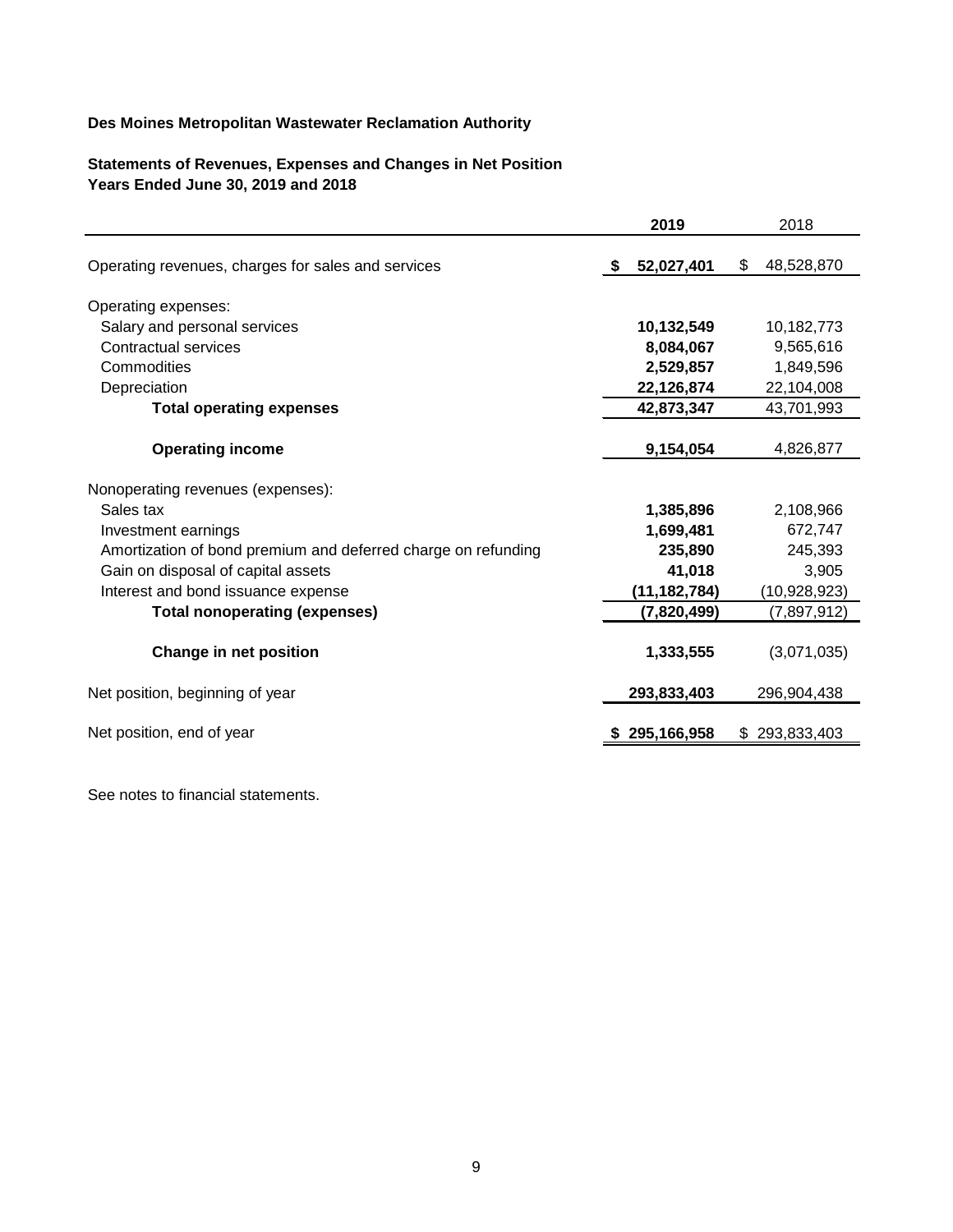# **Statements of Cash Flows Years Ended June 30, 2019 and 2018**

|                                                           | 2019             | 2018             |
|-----------------------------------------------------------|------------------|------------------|
| Cash flows from operating activities:                     |                  |                  |
| Receipts from users                                       | 51,910,274<br>\$ | \$<br>48,344,582 |
| Payments to employees                                     | (10, 179, 104)   | (10, 314, 702)   |
| Payments to suppliers                                     | (10,006,678)     | (11, 912, 432)   |
| Net cash provided by operating activities                 | 31,724,492       | 26,117,448       |
| Cash flows from investing activities:                     |                  |                  |
| Investment earnings                                       | 1,667,928        | 795,791          |
| Purchase of investments                                   | (45, 174, 030)   | (13, 214, 410)   |
| Sales of investments                                      | 42,169,537       | 12,214,342       |
| Net cash used in investing activities                     | (1, 336, 565)    | (204, 277)       |
| Cash flows from capital and related financing activities: |                  |                  |
| Purchase of capital assets                                | (53,953,318)     | (21, 632, 149)   |
| Receipts from sale of capital assets                      | 41,018           | 3,905            |
| Receipts from SRF drawdowns                               | 48,138,314       | 16,629,941       |
| Sales tax payments received                               | 1,385,896        | 2,108,966        |
| Principal payments on revenue bonds                       | (13, 117, 155)   | (13,988,814)     |
| Interest payments on revenue bonds                        | (10, 885, 186)   | (10, 755, 100)   |
| Payment of bond issuance costs                            | (258, 639)       | (165, 030)       |
| Net cash used in capital and related                      |                  |                  |
| financing activities                                      | (28, 649, 070)   | (27, 798, 281)   |
| Increase (decrease) in cash and pooled cash               | 1,738,857        | (1,885,110)      |
| Cash and pooled cash, beginning of year                   | 25,807,015       | 27,692,125       |
| Cash and pooled cash, end of year                         | 27,545,872       | 25,807,015<br>\$ |

(Continued)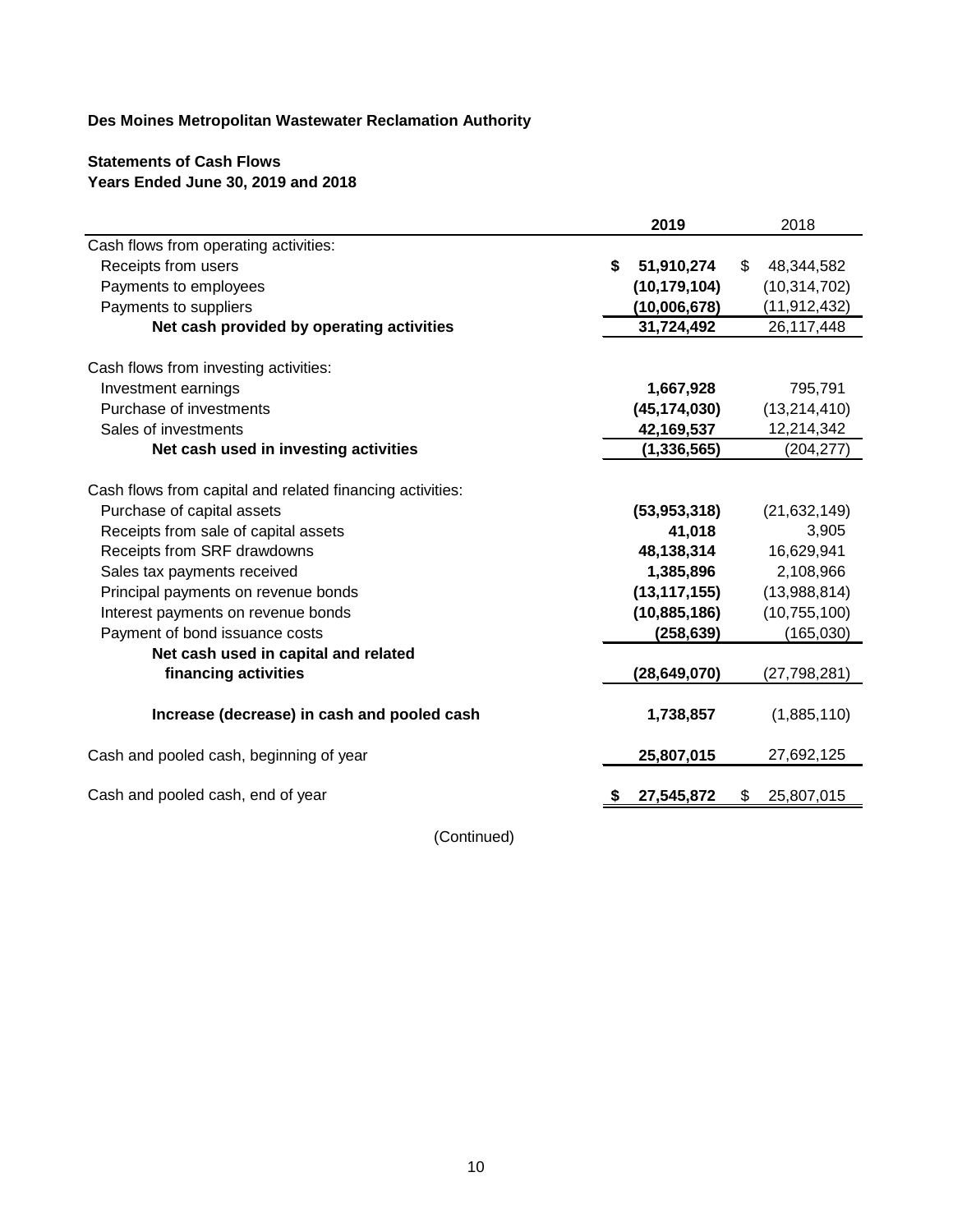# **Statements of Cash Flows (Continued) Years Ended June 30, 2019 and 2018**

|                                                             | 2019            |    | 2018       |
|-------------------------------------------------------------|-----------------|----|------------|
| Reconciliation of operating income to net cash provided     |                 |    |            |
| by operating activities:                                    |                 |    |            |
| Operating income                                            | \$<br>9,154,054 | \$ | 4,826,877  |
| Adjustments to reconcile operating income to net cash       |                 |    |            |
| provided by operating activities:                           |                 |    |            |
| Depreciation                                                | 22,126,874      |    | 22,104,008 |
| (Increase) decrease in accounts receivable                  | (91, 738)       |    | (161, 472) |
| (Increase) decrease in due from other governmental units    | (25, 389)       |    | (22, 816)  |
| (Increase) decrease in prepaid expenses                     | 237,174         |    | (323, 512) |
| Increase (decrease) in accounts payable                     | 370,073         |    | (173, 708) |
| Increase in accrued wages payable                           | 35,974          |    | 10,303     |
| Increase (decrease) in accrued employee benefits            | (82, 530)       |    | (142, 232) |
|                                                             |                 |    |            |
| Net cash provided by operating activities                   | 31,724,492      | S. | 26,117,448 |
|                                                             |                 |    |            |
| Noncash investing activities, net depreciation in fair      |                 |    |            |
| value of investments                                        | 242,154         | \$ | (63,095)   |
|                                                             |                 |    |            |
| Noncash capital and related financing activities:           |                 |    |            |
| Amounts in contracts payable for purchase of capital assets | 7,328,356       | \$ | 6,039,018  |
|                                                             |                 |    |            |
| Amounts in due from other governmental units for SRF draws  | 9,826,826       | \$ | 7,712,769  |
|                                                             |                 |    |            |

See notes to financial statements.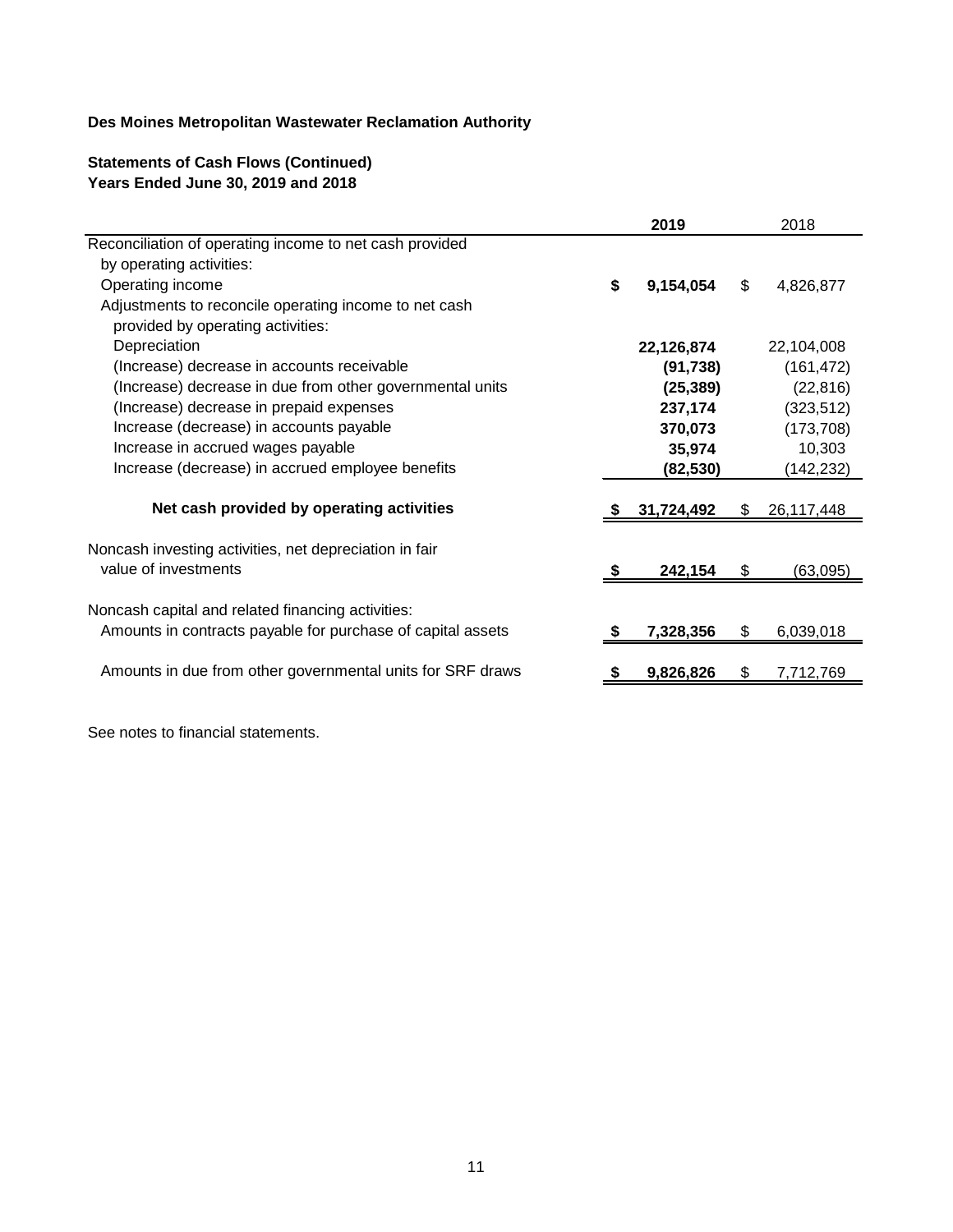## **Notes to Basic Financial Statements**

## **Note 1. Summary of Significant Accounting Policies and Related Matters**

**General:** The Des Moines Metropolitan Wastewater Reclamation Authority (WRA) is a separate legal entity with its own Board. A joint venture was formed in 1979 in accordance with the provisions of Chapter 28E of the Code of Iowa. The WRA has been established for the purposes of planning, constructing, operating and managing regional sanitary sewer facilities. On July 1, 2004, a 28E agreement was adopted which amended and restated the previous agreement, created a separate entity, and set forth provisions to carry the WRA beyond 2005 to June 30, 2054. Three communities have joined the WRA since 2004. Supplements to the WRA agreement admitted the City of Cumming effective July 1, 2006; the City of Waukee effective July 1, 2007; and the City of Polk City effective July 1, 2010.

In 2014, an updated 28E agreement was adopted: the second amended and restated WRA Agreement became effective on June 11, 2014. It extends the WRA to June 30, 2064. The WRA contains the following entities: the Iowa cities of Altoona, Ankeny, Bondurant, Clive, Cumming, Des Moines, Johnston, Norwalk, Pleasant Hill, Polk City, Waukee and West Des Moines; Urbandale Sanitary Sewer District; Urbandale-Windsor Heights Sanitary District, Greenfield Plaza/Hills of Coventry Sanitary District; the Iowa counties of Polk County and Warren County, (collectively referred to as the "participating communities"). Each participating community has one representative on the Board and additional representatives for each 25,000 population.

On July 1, 2004, the City of Des Moines, Iowa (Des Moines) was designated the "operating contractor". As operating contractor Des Moines operates, maintains and manages the Wastewater Reclamation Facility and the WRA System. The employees assigned to WRA are Des Moines employees. The 20-year contract between WRA and Des Moines terminates June 30, 2024.

The first amended and restated 28E agreement set forth a schedule to fund sewer improvements and construction through 2020 that would connect all participating communities except the three communities joining the WRA since 2004 to the WRA Facility at 3000 Vandalia Road and provided funding of plant improvements. Conveyance improvements included a diversion facility west of Norwalk for storage during high flow events and a separation facility west of the main WRA Facility for treatment during high flow events with a new main outfall to bring combined flows to this facility. The improvements were detailed in the WRA Facility Plan Update-2004.

Additionally, the second amended and restated 28E agreement sets forth a schedule through 2032 that allows additional flows from north to the WRA Facility by construction of an Eastside interceptor and improvements at the existing Westside interceptor. Improvements at the main WRA Facility are planned to meet new and continuing requirements of the operating permit and to increase plant capacity. These improvements are detailed in the WRA Facility Plan Update-2012. The second amended and restated 28E agreement revised the borrowing capacity of the WRA and allows all bonds authorized and issued by the Board to be scheduled to mature so that the aggregate principal amount of all revenue bonds payable on June 30 of each year does not exceed \$675 million.

**Reporting entity:** Accounting principles generally accepted in the United States of America require that the financial reporting entity include (1) the primary government, (2) organizations for which the primary government is financially accountable and (3) other organizations for which the significance of their relationship with the primary government are such that exclusion would cause the reporting entity's financial statements to be misleading or incomplete. The WRA is considered to be a primary government and there are no other organizations, agencies, boards, commissions or authorities which are required to be included in the financial reporting entity of the WRA.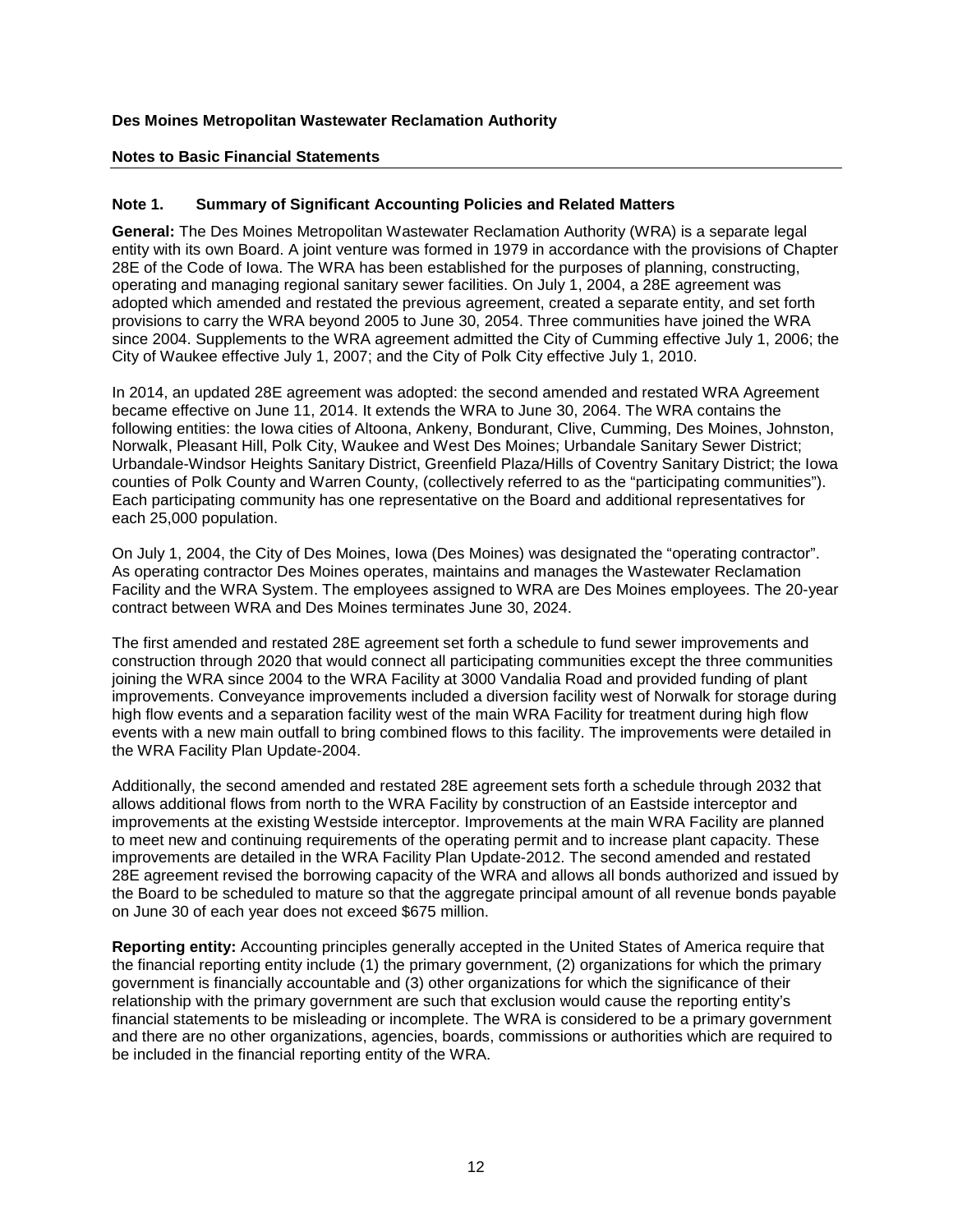## **Notes to Basic Financial Statements**

## **Note 1. Summary of Significant Accounting Policies and Related Matters (Continued)**

**Basis of presentation:** These financial statements have been prepared in conformity with the accounting principles generally accepted in the United States of America (GAAP) that apply to governmental units. The Governmental Accounting Standards Board (GASB) is the accepted standard-setting body for establishing governmental accounting and financial reporting principles.

The economic resources measurement focus and the accrual basis of accounting are used by WRA. Under this basis of accounting, assets, deferred outflows of resources, liabilities and deferred inflows of resources associated with the operation of WRA are included on the statement of net position. Revenues are recorded when earned which is when the service is provided and expenses are recorded at the time liabilities are incurred. Annually, WRA charges the participating communities for operations including maintenance and debt service in accordance with the 28E agreement, primarily based on budgeted wastewater reclamation facility flows. Sales taxes associated with the current fiscal period are all considered to be susceptible to accrual and so have been recognized as revenues of the current fiscal period.

*Operating and nonoperating revenues and expenses:* Operating revenues result from exchange transactions of WRA such as charges to participating communities. Operating revenue received from the major participating communities for the years ended June 30, 2019 and 2018 are as follows:

|                         | 2019 | 2018 |
|-------------------------|------|------|
|                         |      |      |
| City of Des Moines      | 32%  | 35%  |
| City of Ankeny          | 14   | 14   |
| City of West Des Moines | 12   | 13   |

Nonoperating revenues result from nonexchange transactions such as investment earnings and sales tax. Expenses associated with operating WRA and providing services are considered operating.

*Cash and pooled cash:* WRA maintains deposits with Des Moines as the operating contractor, which invests these deposits on a short-term basis. Des Moines allocates investment income to WRA based upon Des Moines' rate of return on pooled cash and investments and WRA's average monthly deposits balance.

*Investments:* Des Moines purchases investments on behalf of WRA. The investments consist of U.S. Government Agency and Treasury Securities and are valued at fair value as defined in Note 3.

*Accounts receivable:* WRA accrues unbilled revenues from commercial customers for industrial pretreatment services and from Fat, Oil, Grease (FOG) inspection fees based upon services rendered between the last billing date in the current year and year-end. The balance for unbilled revenues was \$1,188,992 and \$716,027 at June 30, 2019 and 2018, respectively. An allowance account was established for uncollectible FOG inspection fees computed as 10% of each year's fees. The balance in the allowance for doubtful accounts was approximately \$68,760 and \$71,450 at June 30, 2019 and 2018, respectively. \$(2,690) and \$(6,750) was (recovered)/written off during the years ended June 30, 2019 and 2018, respectively.

*Due from other governments:* WRA accrues draws submitted under the state revolving loan program based upon service dates of the contract work performed. As of June 30, 2019 and 2018, the amount due from Iowa Finance Authority (SRF Program) was \$10,226,481 and \$7,712,769, respectively. WRA also accrues any unpaid balances from participating communities at year-end and sales tax revenues owed by the State of Iowa. As of June 30, 2019 and 2018, there was no amount due from the State of Iowa for flood mitigation sales tax.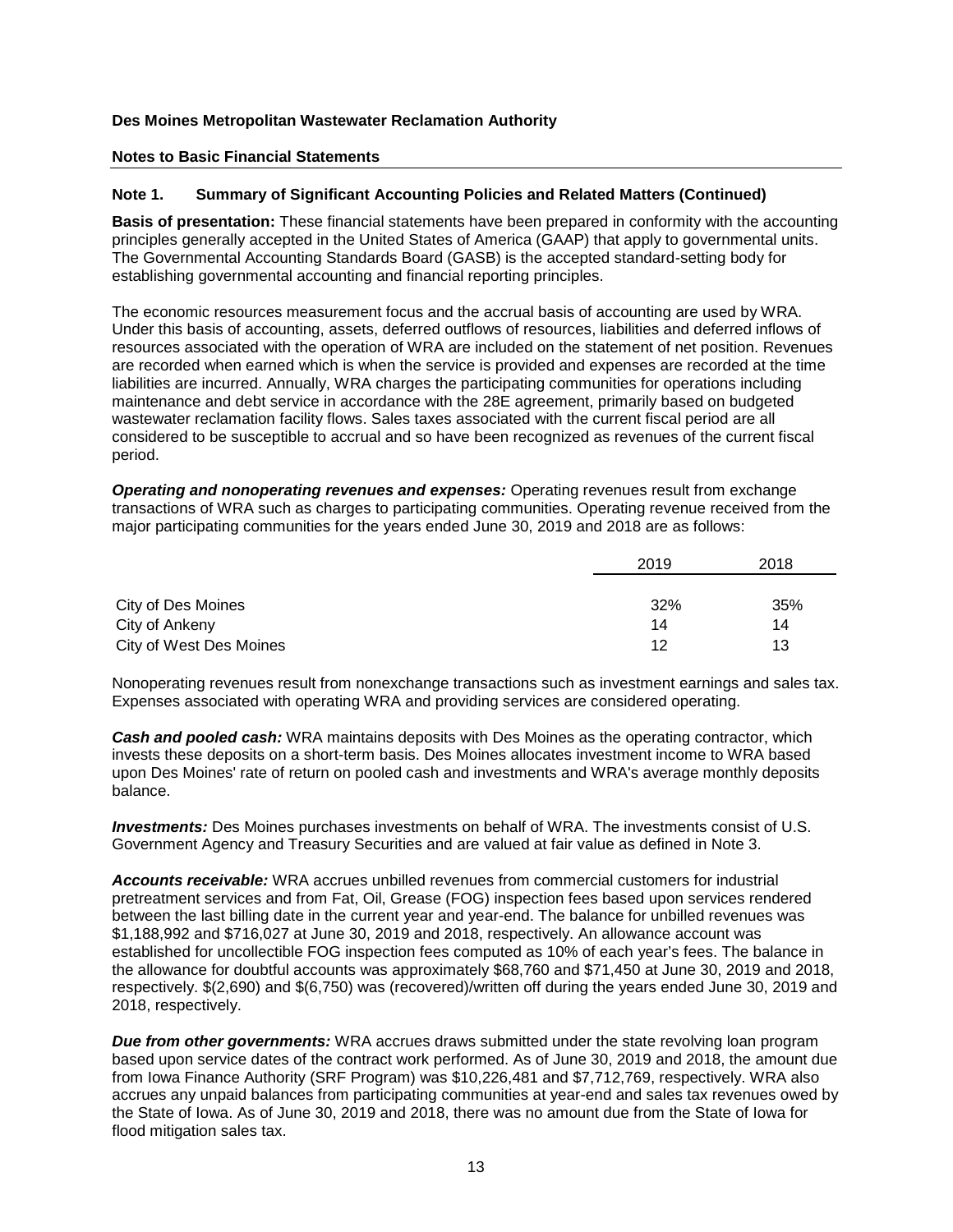## **Notes to Basic Financial Statements**

## **Note 1. Summary of Significant Accounting Policies and Related Matters (Continued)**

*Prepaids:* Certain payments to vendors reflect costs applicable to future accounting periods and are recorded as prepaid expenses in the statement of net position.

*Restricted assets:* Restricted assets represent \$29,383,773 and \$28,965,571 of required reserve funds as established by the debt agreement and \$12,016,227 and \$10,794,429 of unspent sales tax funds restricted for future capital projects for the years ended June 30, 2019 and 2018, respectively.

*Capital assets:* Land, plant, machinery and equipment, and sewer systems are stated at cost. Depreciation has been provided using the straight-line method over the estimated useful lives of 3-50 years. The cost of normal maintenance and repairs that do not add to the value of the asset or materially extend assets lives are not capitalized. The cost of renewals and material improvements that extend asset lives in excess of \$5,000 are capitalized. The cost and accumulated depreciation of assets disposed are deleted, with any gain or loss recorded in current operations.

As a result of the adoption of GASB Statement No. 89, *Accounting for interest Cost Incurred Before the End of a Construction Period* no interest costs were capitalized in the current year. Interest cost associated with self-constructed assets were capitalized, prior to the adoption of the Statement, when significant to WRA. For fiscal years 2019 and 2018, \$0 and \$0 of interest costs were capitalized.

*Deferred outflows of resources:* In addition to assets, the statement of net position will sometimes report a separate section for deferred outflows of resources. This separate financial statement element, deferred outflows of resources, represents a consumption of net position that applies to a future period and so will not be recognized as an outflow of resources (expense) until then. WRA has one item that qualifies for reporting in this category, which is the deferred charge on refunding reported in the statement of net position. A deferred charge on refunding results from the difference in the carrying value of refunded debt and its reacquisition price. This amount is deferred and amortized over the shorter of the life of the refunded debt or refunding debt.

*Net position:* Net position represents the difference between assets plus deferred outflows of resources and liabilities plus deferred inflows of resources. Net investment in capital assets consists of capital assets, net of accumulated depreciation, reduced by any outstanding balances of any borrowings used for the acquisition, construction or improvement of those assets and adjusted for any deferred charges on refundings. Net investment in capital assets excludes unspent bond proceeds. There were no unspent bond proceeds as of June 30, 2019 or 2018. Net position is reported as restricted when there are limitations imposed on their use either through the enabling legislation or through external restrictions imposed by creditors, grantors or laws or regulations of other governments. Net position restricted through enabling legislation consists of unspent sales tax funds restricted for future capital projects totaling \$12,016,227 and \$10,794,429 as of June 30, 2019 and 2018, respectively. WRA first applies restricted resources when an expense is incurred for purposes for which both restricted and unrestricted net position are available.

*Use of estimates:* The preparation of the financial statements in conformity with accounting principles generally accepted in the United States of America requires management to make estimates and assumptions that affect the reported amounts of assets, deferred outflows of resources and liabilities in the financial statements and accompanying notes. Actual results may differ from those estimates.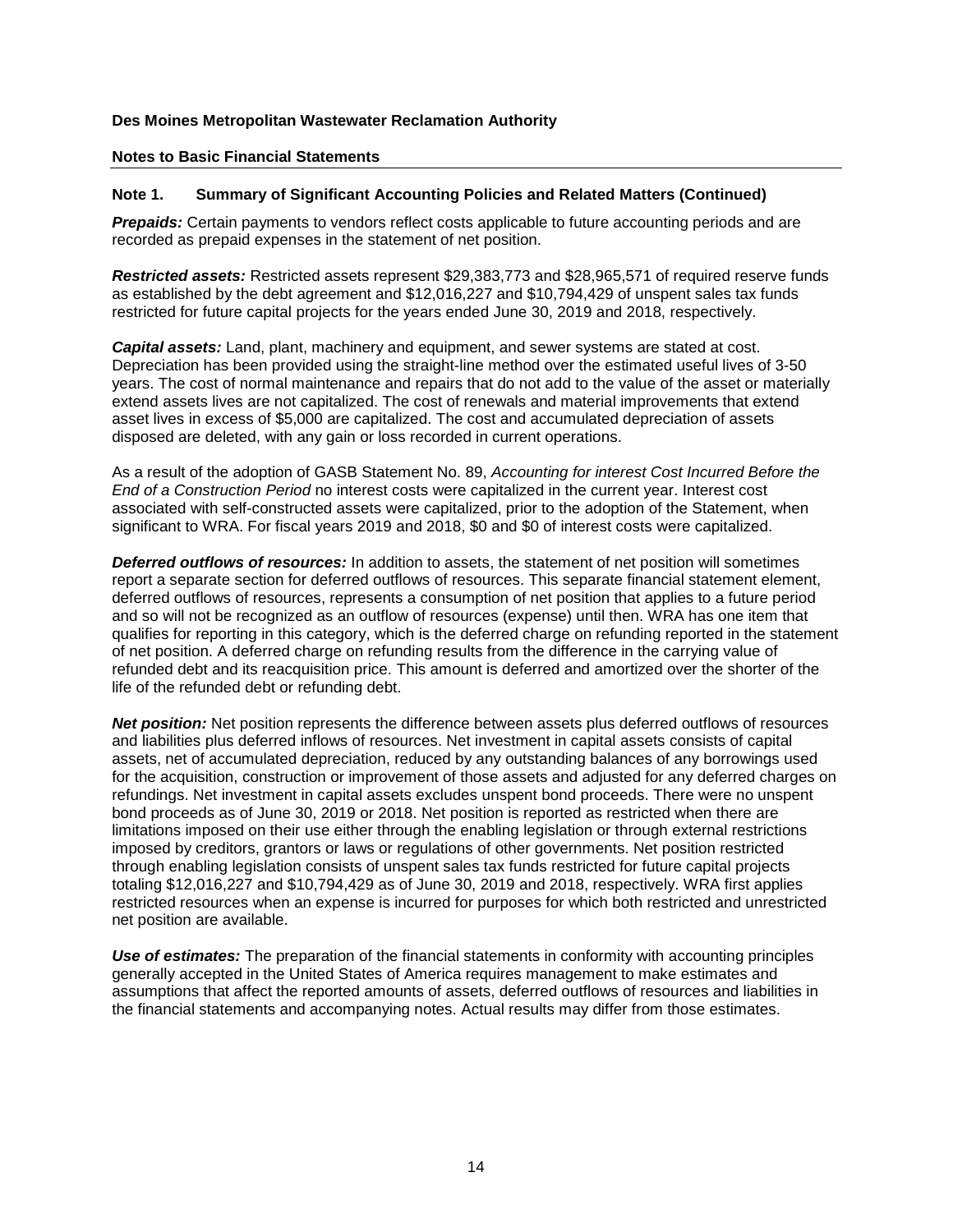## **Notes to Basic Financial Statements**

## **Note 1. Summary of Significant Accounting Policies and Related Matters (Continued)**

*Compensated absences and deferred compensation plan:* Employees assigned to WRA are employees of Des Moines, the Operating Contractor. Wages and benefits are paid by WRA as a direct allocation. Employee benefits are provided under the policies of Des Moines. Under these policies, employees accumulate vacation and sick leave hours for subsequent use or for payment upon termination, death or retirement. If paid upon death or retirement, the total accumulated hours are paid at one-half of the then effective hourly rate for that employee, with a maximum of 750 hours per employee. These accumulations are recorded as expenses and accrued employee benefits in the fiscal year earned.

Employees working for WRA also participate in Des Moines' deferred compensation plan created in accordance with *Internal Revenue Code,* Section 457 and also Section 401(a). The Section 457 plan, , and the Section 401(a) plan are available to all WRA employees, permits them to defer a portion of their salary until future years. The deferred compensation is available to employees at termination, retirement, death, unforeseeable emergency, loan or via in-service contributions at age 70½. The WRA matches 100% of employee contributions up to 2.0% or 2.5% of the employee's salary, depending upon the governing employment agreement. Under the terms of the plan, WRA makes contributions to the plan equal to the employees' contributions; up to 4.5% for the employees referred to as supervisory, professional, and management (SPM); up to 2.5% for the employees of the Central Iowa Public Employee's Council (CIPEC); and up to 2% for the employees of the Municipal Employee's Association (MEA). In 2019 and 2018, WRA contributed approximately \$173,700 and \$162,700, respectively, to the plan.

*Long-term obligations:* Long-term debt is recorded as a liability in the statement of net position. Bond premiums and discounts are deferred and amortized over the life of the bonds using the effective interest method. Bond issuance costs are expensed at the time of bond issuance.

## **Note 2. Related Party Transactions**

WRA shares certain expenses with Des Moines in accordance with the provisions of the WRA Operating Contract. WRA incurred wages and employee benefit costs in 2018 and 2017 of approximately \$10,132,500 and \$10,182,700, respectively, for employees working for WRA. During the years ended June 30, 2019 and 2018, WRA paid allocations of approximately \$1,467,000(22%) and \$1,646,000 (22%), respectively, to Des Moines for shared expenses relating to pumping stations maintenance.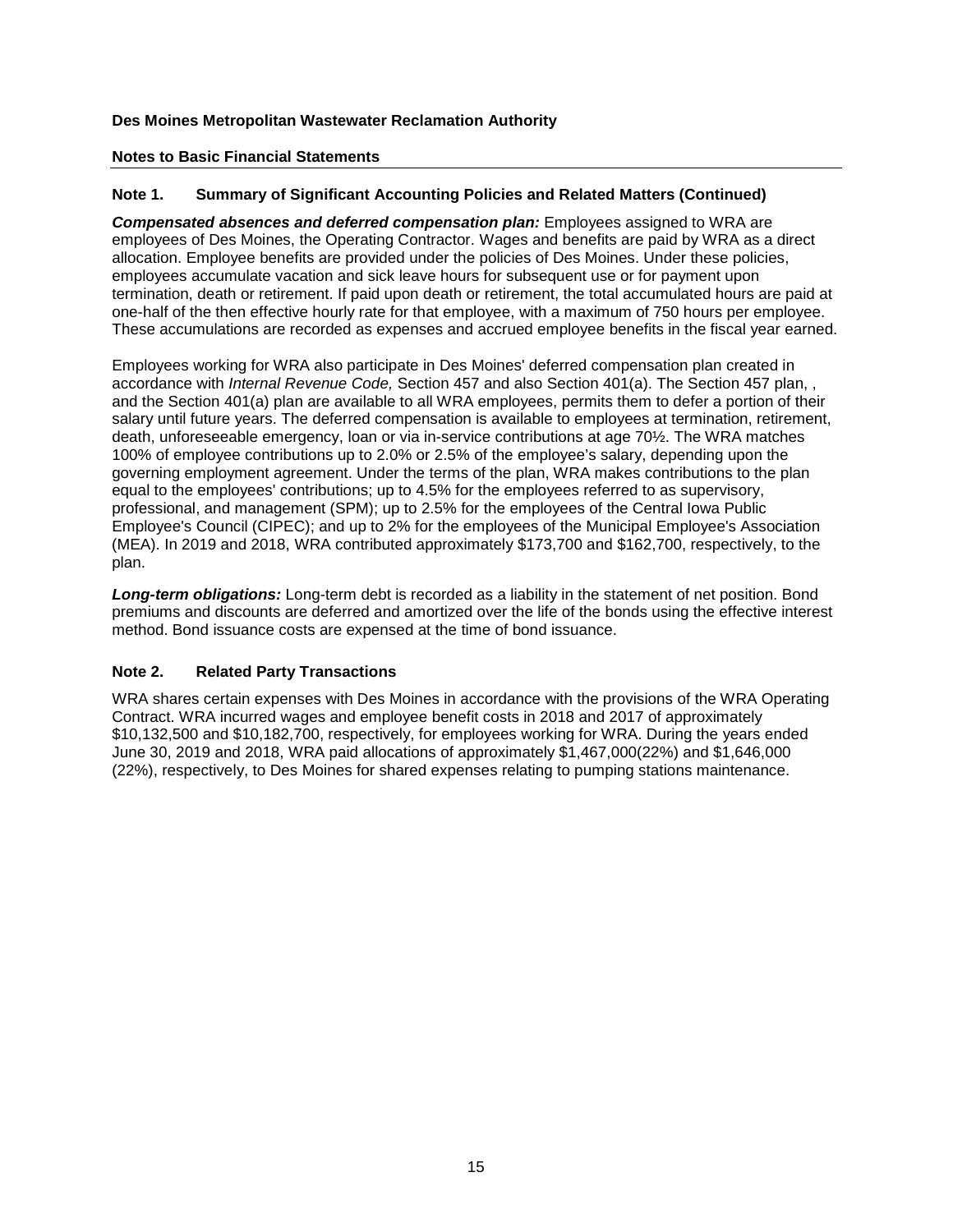## **Notes to Basic Financial Statements**

## **Note 3. Deposits and Investments**

As of June 30, 2019 and 2018, WRA had the following investments and maturities:

|                             | 2019 |            |          |            |    |                            |            |           |  |
|-----------------------------|------|------------|----------|------------|----|----------------------------|------------|-----------|--|
|                             |      |            |          | Less       |    | <b>Maturities in Years</b> | Investment |           |  |
| Security Description        |      | Fair Value | than One |            |    | $1 - 2$                    |            | $3 - 5$   |  |
| <b>FFCB</b>                 | \$   | 8,487,165  | \$       | 4,002,680  | \$ | 1,987,260                  | \$         | 2,497,225 |  |
| <b>FHLB</b>                 |      | 9,859,201  |          |            |    | 9,859,201                  |            |           |  |
| <b>FHLMC</b>                |      | 15,363,543 |          | 5,185,418  |    | 10,178,125                 |            |           |  |
| <b>Treasury Note</b>        |      | 1,494,090  |          |            |    |                            |            | 1,494,090 |  |
| <b>Grand total</b>          |      | 35,203,999 | \$       | 9,188,098  | S  | 22,024,586                 | \$         | 3,991,315 |  |
|                             | 2018 |            |          |            |    |                            |            |           |  |
|                             |      |            |          |            |    |                            | Investment |           |  |
|                             |      |            |          | Less       |    | <b>Maturities in Years</b> |            |           |  |
| <b>Security Description</b> |      | Fair Value |          | than One   |    | $1 - 2$                    |            | $3 - 5$   |  |
| <b>FHLB</b>                 | \$   | 8,922,043  | \$       | 8,922,043  | \$ |                            | \$         |           |  |
| Federal farm credit         |      | 6,956,470  |          | 2,991,270  |    | 3,965,200                  |            |           |  |
| <b>FNMA</b>                 |      | 6,234,103  |          | 1,983,400  |    | 4,250,703                  |            |           |  |
| <b>FHLMC</b>                |      | 10,086,890 |          |            |    | 10,086,890                 |            |           |  |
| Grand total                 |      | 32,199,506 | \$       | 13,896,713 | S  | 18,302,793                 | \$         |           |  |

**Authorized investments:** WRA appointed the City Treasurer of Des Moines as the WRA Treasurer. The investment policy of WRA directs the funds to be invested in the same manner as Des Moines Funds are invested under the Des Moines investment policy. WRA is authorized by state statute to invest public funds in obligations of the United States government, its agencies and instrumentalities; certificates of deposit or other evidences of deposit at federally insured depository institutions approved by Des Moines and the Treasurer of the State of Iowa; prime eligible bankers acceptances; commercial paper rated P-1 by Moody's Commercial Paper Record and A-1 by Standard & Poor's Corporation with a maturity of 270 days; perfected repurchase agreements; certain registered open-end management investment companies; certain joint investment trusts; and warrants or improvement certificates of drainage districts.

**Interest rate risk:** Interest rate risk is the risk that changes in market interest rates will adversely affect the fair value of an investment. Generally, the longer the maturity of an investment the greater the sensitivity the fair value is to changes in market interest rates. In accordance with WRA's investment policy, WRA minimizes the interest rate risk of investments in the portfolio by structuring its investment portfolio so that investments mature to meet cash requirements for operations. The WRA investment policy defines operating funds as those funds that can be reasonably expended during a current budget year or within 15 months of receipt. Operating funds are limited to a maturity of 397 days. Non-operating funds are to be invested to coincide with the expected use of the funds. WRA's investment policy requires that nonoperating funds not exceed a five year maturity.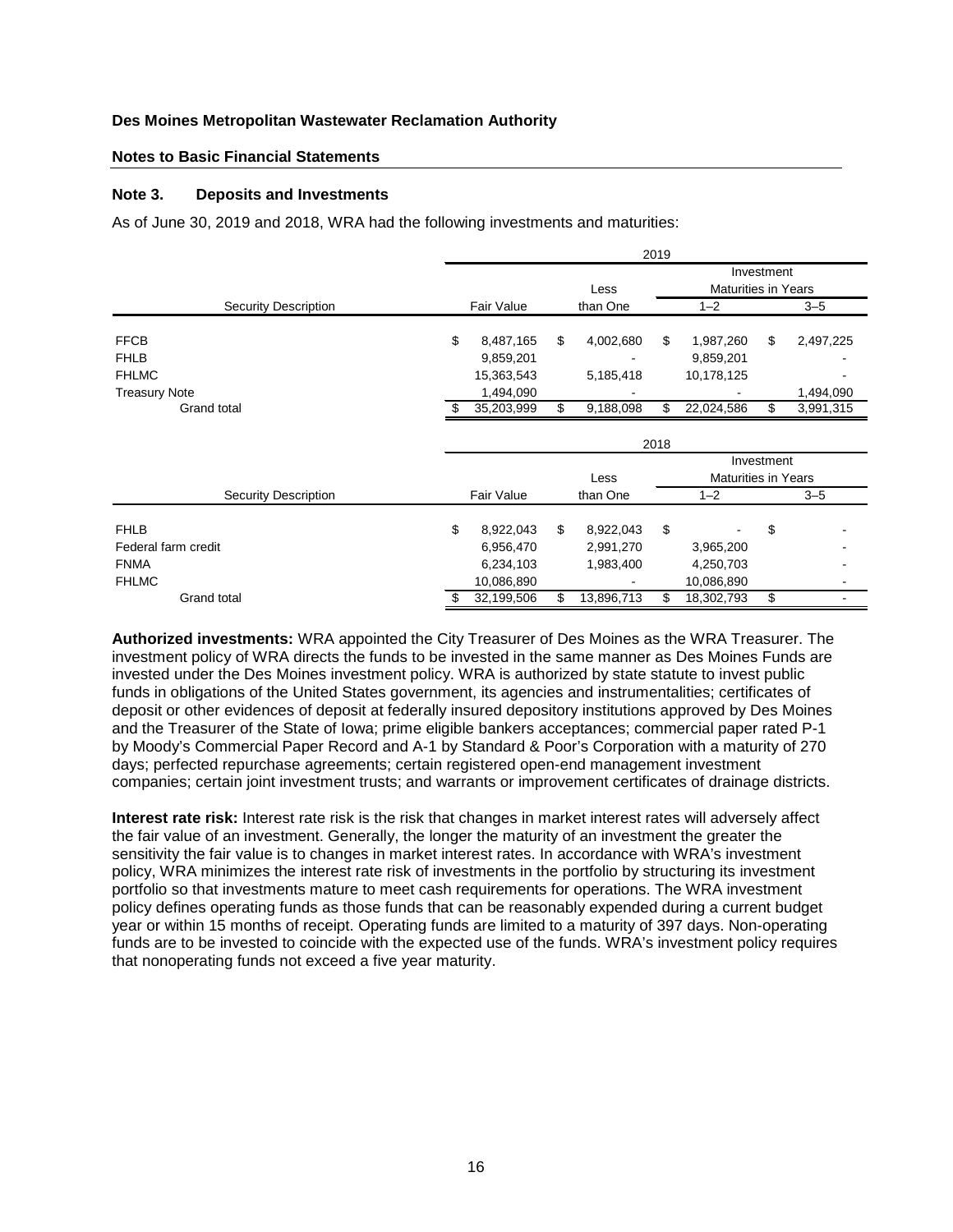#### **Notes to Basic Financial Statements**

## **Note 3. Deposits and Investments (Continued)**

**Credit risk:** Generally, credit risk is the risk that an issuer of an investment will not fulfill its obligation to the holder of the investment. This is measured by the assignment of a rating by a nationally recognized statistical rating organization.

As of June 30, 2019, WRA's investments were rated as follows:

|             |                      |         | Standard & |
|-------------|----------------------|---------|------------|
|             | Security Description | Moody's | Poor's     |
|             |                      |         |            |
| <b>FFCB</b> |                      | Aaa     | AA+        |
| <b>FHLB</b> |                      | Aaa     | AA+        |
| FHLMC       |                      | Aaa     | AA+        |

Standard &

**Concentration of credit risk:** The WRA's investment policy seeks diversification to reduce overall portfolio risk while attaining market rates of return to enable the WRA to meet all anticipated cash requirements. The policy limits investments in order to avoid over-concentration in securities of a specific issuer. No more than 10% of the investment portfolio may be invested in commercial paper and no more than 50% of the investment portfolio is invested in securities of a single issuer. As of June 30, 2019, WRA had invested 28% in FHLB, 44% in FHLMC, 24% in FFCB and 4% in treasury notes. As of June 30, 2018, WRA had invested 28% in FHLB, 31% in FHLMC, 19% in FNMA and 22% Federal Farm Credit securities.

**Custodial credit risk:** Custodial credit risk for deposits is the risk that, in the event of the failure of a depository financial institution, a government will not be able to recover its deposits or will not be able to recover collateral securities that are in the possession of an outside party. The custodial credit risk for investments is the risk that, in the event of the failure of the counterparty (e.g. broker-dealer) to a transaction, a government will not be able to recover the value of its investment or collateral securities that are in the possession of another party. As of June 30, 2019 and 2018, WRA's deposits with financial institutions were entirely covered by the federal depository insurance or collateralized by the State Sinking Fund in accordance with Chapter 12c of the Code of Iowa.

As of June 30, 2019 and 2018, WRA's investments are unregistered and uninsured and held by the counter party's trust department or their agent in the name of WRA.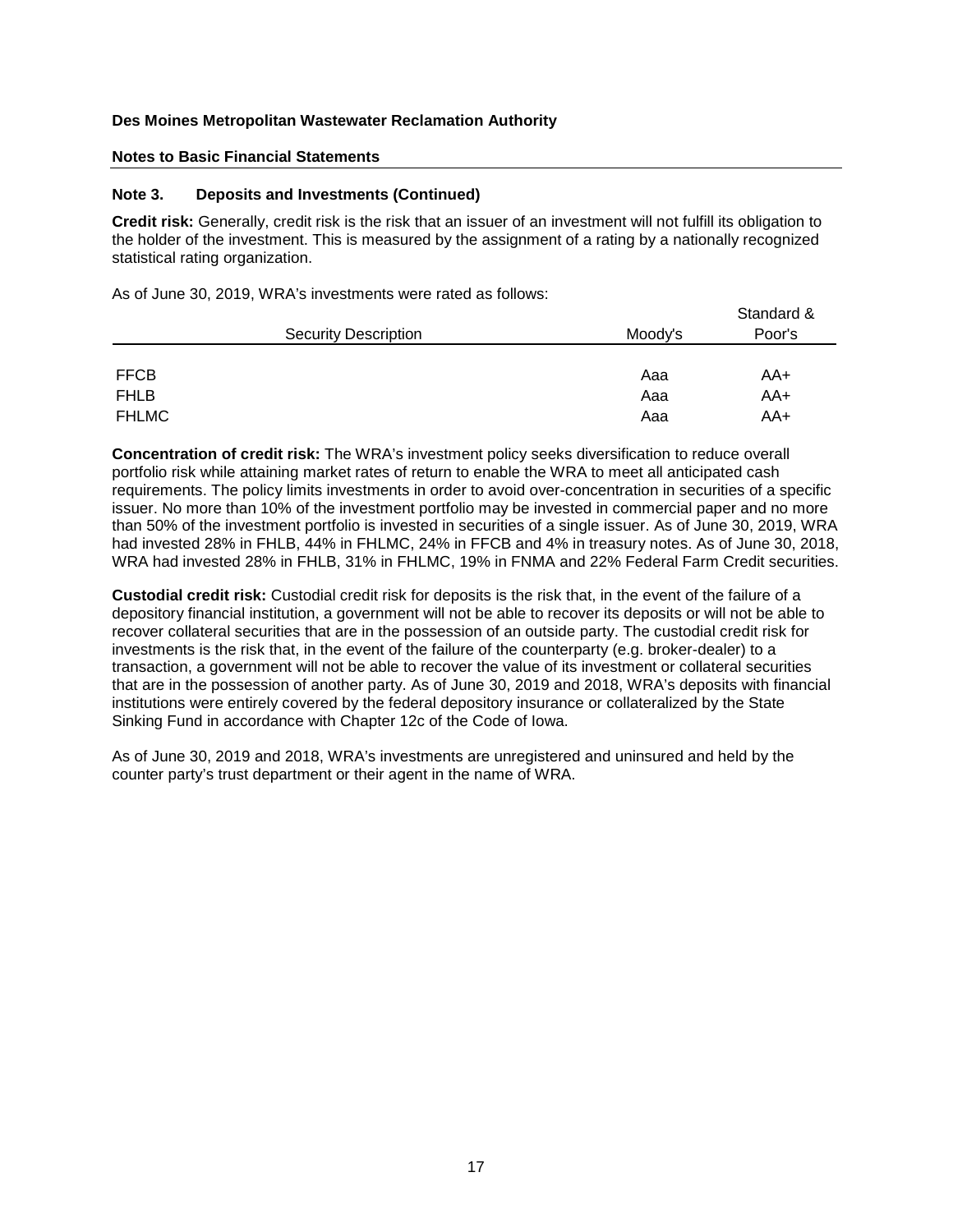## **Notes to Basic Financial Statements**

## **Note 3. Deposits and Investments (Continued)**

**Fair value:** Governmental Accounting Standards Board (GASB) Statement No. 72, *Fair Value Measurement and Application* provides guidance for determining a fair value measurement for financial reporting purposes.

The WRA uses the fair value hierarchy established by generally accepted accounting principles based on the valuation inputs used to measure the fair value of the asset. Fair value is the price that would be received to sell an asset or paid to transfer a liability in an orderly transaction between market participants at the measurement date. The fair value hierarchy categorizes the inputs to valuation techniques used to measure fair value into three levels. Level 1 inputs are quoted prices (unadjusted) for identical assets or liabilities in active markets that a government can access at the measurement date. Level 2 inputs are inputs—other than quoted prices included within Level 1—that are observable for an asset or liability, either directly or indirectly. Level 2 inputs include: a) quoted prices for similar assets or liabilities in active markets; b) quoted prices for identical or similar assets or liabilities in markets that are not active; and c) inputs other than quoted prices that are observable for the asset or liability, such as: (1) interest rates and yield curves observable at commonly quoted intervals; (2) implied volatilities and (3) credit spreads. Level 3 inputs are unobservable inputs for an asset or liability. The fair value hierarchy gives the highest priority to Level 1 inputs and the lowest priority to Level 3 inputs. If the fair value of an asset or a liability is measured using inputs from more than one level of the fair value hierarchy, the measurement is considered to be based on the lowest priority level input that is significant to the entire measurement.

|                             | 2019              |         |                  |         |  |
|-----------------------------|-------------------|---------|------------------|---------|--|
| Security Description        | <b>Fair Value</b> | Level 1 | Level 2          | Level 3 |  |
| <b>FFCB</b>                 | \$<br>8,487,165   | \$      | \$<br>8,487,165  | \$      |  |
| <b>FHLB</b>                 | 9,859,201         |         | 9,859,201        |         |  |
| <b>FHLMC</b>                | 15,363,543        | ٠       | 15,363,543       |         |  |
| Treasury note               | 1,494,090         |         | 1,494,090        |         |  |
| <b>Grand total</b>          | 35,203,999        | \$      | 35,203,999<br>\$ | \$      |  |
|                             |                   |         | 2018             |         |  |
| <b>Security Description</b> | <b>Fair Value</b> | Level 1 | Level 2          | Level 3 |  |
| <b>FHLB</b>                 | \$<br>8,922,043   | \$      | \$<br>8,922,043  | \$      |  |
| Federal farm credit         | 6,956,470         |         | 6,956,470        |         |  |
| <b>FNMA</b>                 | 6,234,103         |         | 6,234,103        |         |  |
| <b>FHLMC</b>                | 10,086,890        | -       | 10,086,890       |         |  |
| <b>Grand total</b>          | 32,199,506        | \$<br>- | 32,199,506<br>\$ | \$      |  |

The WRA has the following recurring fair value measurements as of June 30, 2019:

The WRA level two investments are valued using inputs that are either directly or indirectly observable as of the reporting date and fair value can be determined through the use of models or other valuation methodologies. The WRA has no assets reported at fair value on a nonrecurring basis and no other investments meeting the fair value disclosure requirements of GASB Statement No. 72.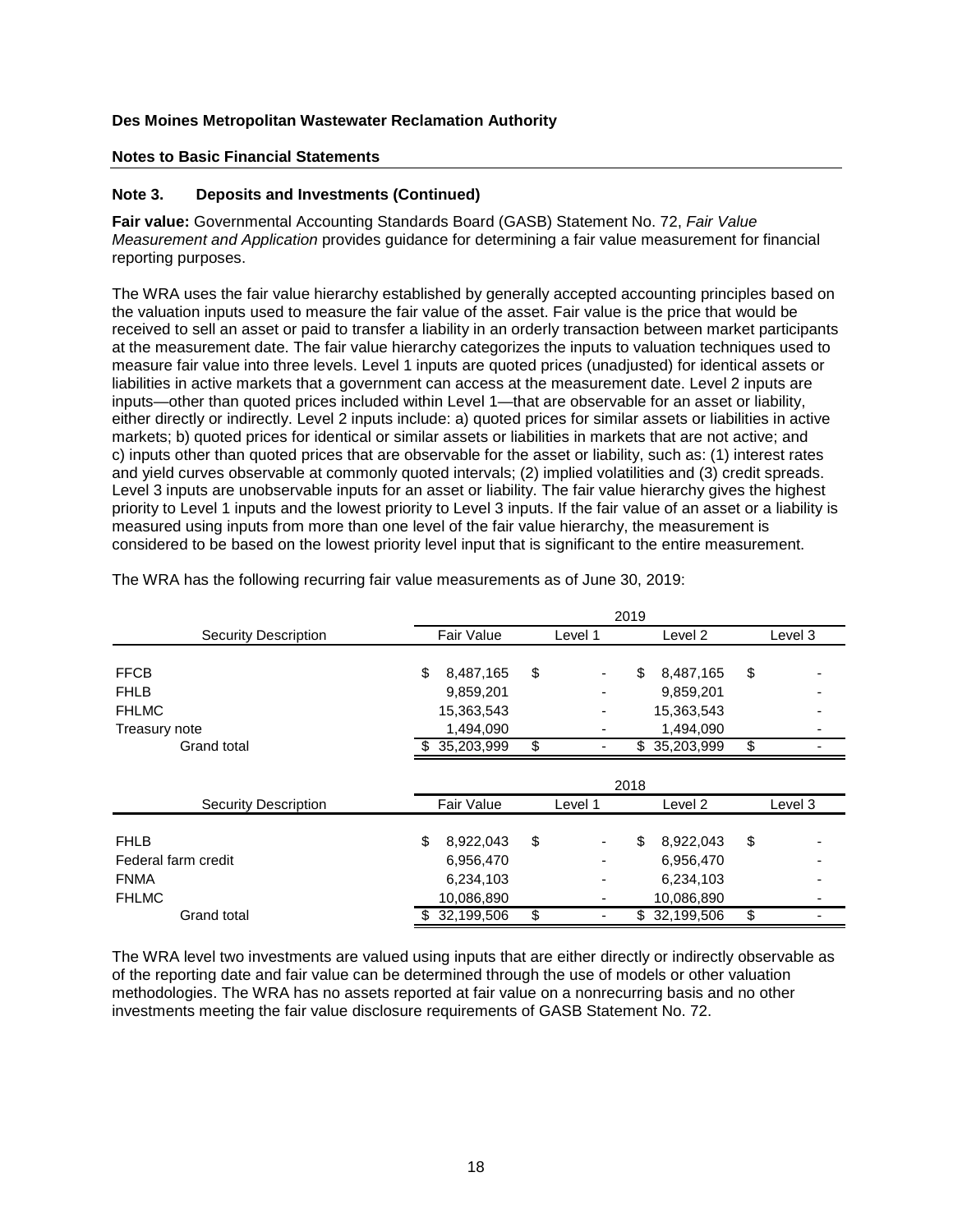## **Notes to Basic Financial Statements**

## **Note 4. Capital Assets**

The following tables show the changes in capital assets for the years ended June 30, 2019 and 2018:

|                                        | 2019                        |                  |                              |                          |  |  |  |
|----------------------------------------|-----------------------------|------------------|------------------------------|--------------------------|--|--|--|
|                                        | Beginning                   | <b>Additions</b> | <b>Retirements</b>           | Ending                   |  |  |  |
|                                        | <b>Balance</b>              | and Transfers    | and Transfers                | <b>Balance</b>           |  |  |  |
| Nondepreciable capital assets:         |                             |                  |                              |                          |  |  |  |
| Land                                   | \$<br>9,218,391             | \$               | \$                           | \$<br>9,218,391          |  |  |  |
| Construction in progress               | 37,728,424                  | 53,354,909       | (3,706,366)                  | 87,376,967               |  |  |  |
|                                        | 46,946,815                  | 53,354,909       | (3,706,366)                  | 96,595,358               |  |  |  |
|                                        |                             |                  |                              |                          |  |  |  |
| Depreciable capital assets:            |                             |                  |                              |                          |  |  |  |
| Plant                                  | 320,565,691                 | 1,473,594        |                              | 322,039,285              |  |  |  |
| Sewer system                           | 381,899,876                 | 1,060,023        |                              | 382,959,899              |  |  |  |
| Machinery and equipment                | 80,164,591                  | 3,060,496        | (820, 797)                   | 82,404,290               |  |  |  |
|                                        | 782,630,158                 | 5,594,113        | (820, 797)                   | 787,403,474              |  |  |  |
| Less accumulated depreciation:         |                             |                  |                              |                          |  |  |  |
| Plant                                  | (119, 515, 175)             | (9,457,089)      |                              | (128, 972, 264)          |  |  |  |
| Sewer system                           | (76, 899, 384)              | (7,802,754)      |                              | (84, 702, 138)           |  |  |  |
| Machinery and equipment                |                             | (4,867,031)      | 820,797                      | (41,634,584)             |  |  |  |
|                                        | (37,588,350)                |                  |                              |                          |  |  |  |
|                                        | (234,002,909)               | (22, 126, 874)   | 820,797                      | (255, 308, 986)          |  |  |  |
| Net capital assets                     | 595,574,064                 | \$<br>36,822,148 | \$<br>(3,706,366)            | \$ 628,689,846           |  |  |  |
|                                        |                             | 2018             |                              |                          |  |  |  |
|                                        |                             |                  |                              |                          |  |  |  |
|                                        |                             | <b>Additions</b> | <b>Retirements</b>           |                          |  |  |  |
|                                        | Beginning<br><b>Balance</b> | and Transfers    | and Transfers                | Ending<br><b>Balance</b> |  |  |  |
|                                        |                             |                  |                              |                          |  |  |  |
| Nondepreciable capital assets:<br>Land | \$<br>9,218,391             | \$               |                              | \$<br>9,218,391          |  |  |  |
| Construction in progress               | 19,495,491                  | 22,630,047       | \$                           |                          |  |  |  |
|                                        | 28,713,882                  | 22,630,047       | (4, 397, 114)<br>(4,397,114) | 37,728,424<br>46,946,815 |  |  |  |
|                                        |                             |                  |                              |                          |  |  |  |
| Depreciable capital assets:            |                             |                  |                              |                          |  |  |  |
| Plant                                  | 320,351,883                 | 213,808          |                              | 320,565,691              |  |  |  |
| Sewer system                           | 379,538,739                 | 2,361,137        |                              | 381,899,876              |  |  |  |
| Machinery and equipment                | 79,382,974                  | 2,013,775        | (1,232,158)                  | 80,164,591               |  |  |  |
|                                        | 779,273,596                 | 4,588,720        | (1,232,158)                  | 782,630,158              |  |  |  |
|                                        |                             |                  |                              |                          |  |  |  |
| Less accumulated depreciation:         |                             |                  |                              |                          |  |  |  |
| Plant                                  | (110, 100, 602)             | (9,414,573)      |                              | (119, 515, 175)          |  |  |  |
| Sewer system                           | (69, 130, 842)              | (7,768,542)      |                              | (76, 899, 384)           |  |  |  |
| Machinery and equipment                | (33,899,615)                | (4,920,893)      | 1,232,158                    | (37,588,350)             |  |  |  |
|                                        | (213, 131, 059)             | (22, 104, 008)   | 1,232,158                    | (234,002,909)            |  |  |  |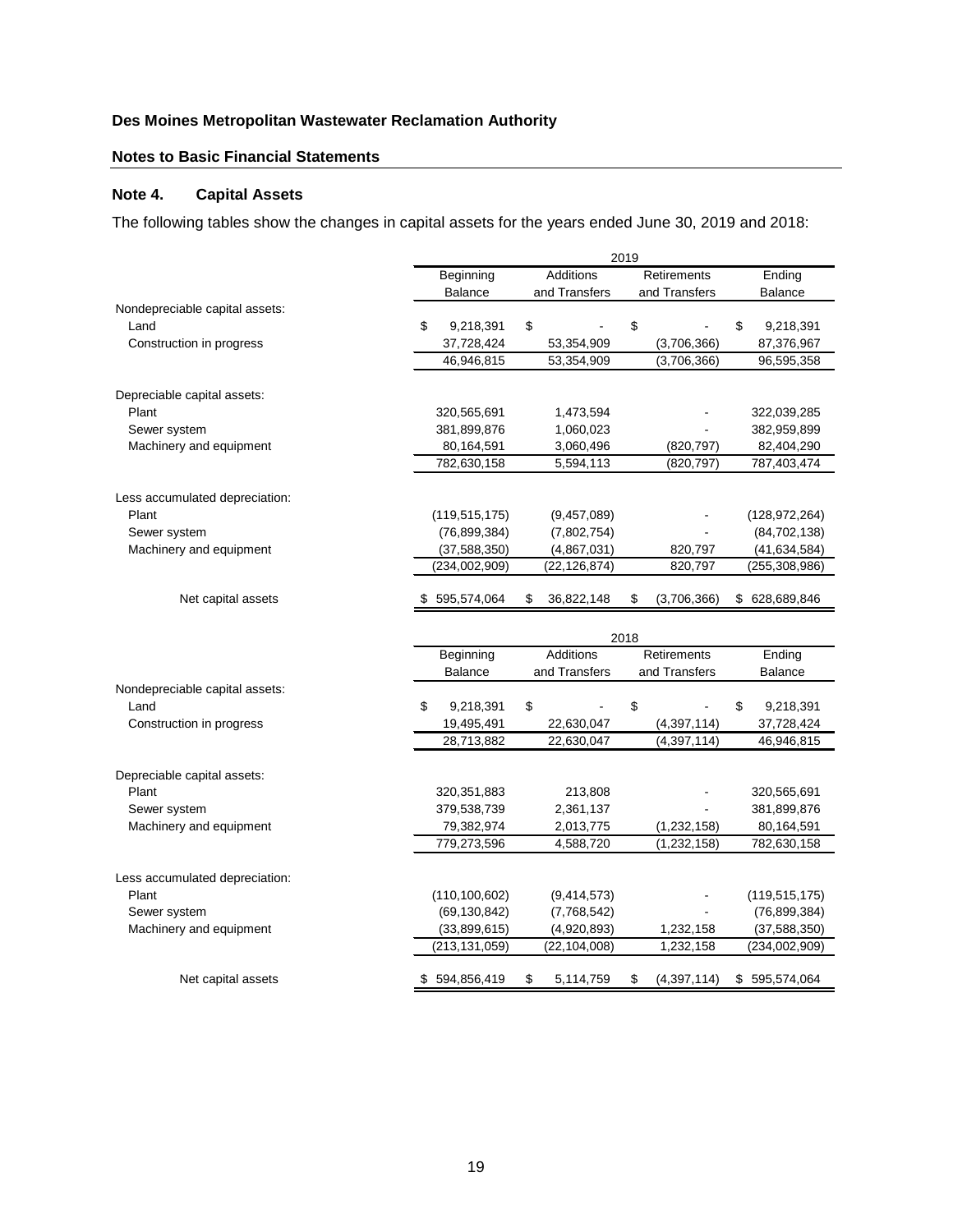#### **Notes to Basic Financial Statements**

## **Note 5. Employee Benefits and Revenue Bonds**

The following tables show the changes in long-term debt and employee benefits for the years ended June 30, 2019 and 2018:

|                              | 2019           |                |           |            |             |                |                |             |            |            |
|------------------------------|----------------|----------------|-----------|------------|-------------|----------------|----------------|-------------|------------|------------|
|                              | Beginning      |                |           |            |             |                | Ending         |             | Due Within |            |
|                              | <b>Balance</b> |                | Additions |            | Retirements |                | <b>Balance</b> |             | One Year   |            |
| Revenue bonds:               |                |                |           |            |             |                |                |             |            |            |
| Senior bonds:                |                |                |           |            |             |                |                |             |            |            |
| Series 2013B                 | \$             | 48,730,000     | \$        |            | \$          | (1,925,000)    | \$             | 46,805,000  | \$         | 2,265,000  |
| Series 2015E                 |                | 29,665,000     |           |            |             | (1, 185, 000)  |                | 28,480,000  |            | 1,245,000  |
| Direct borrowings and direct |                |                |           |            |             |                |                |             |            |            |
| placements:                  |                |                |           |            |             |                |                |             |            |            |
| New SRF loans                |                | 276,168,587    |           | 50,160,423 |             | (9, 268, 615)  |                | 317,060,395 |            | 10,413,000 |
| Subordinate SRF              | 3,358,677      |                |           | 491,603    |             | (738, 540)     |                | 3,111,740   |            | 2,186,740  |
| Add premiums                 | 3,060,500      |                |           |            | (310, 811)  |                | 2,749,689      |             |            |            |
| Total revenue                |                |                |           |            |             |                |                |             |            |            |
| bonds, net                   |                | 360,982,764    |           | 50,652,026 |             | (13, 427, 966) |                | 398,206,824 |            | 16,109,740 |
| Accrued employee benefits    |                | 1,433,529      |           | 715,500    |             | (798, 030)     |                | 1,350,999   |            | 578,893    |
| Total                        |                | 362,416,293    | \$        | 51,367,526 | \$          | (14, 225, 996) | \$             | 399,557,823 | \$         | 16,688,633 |
|                              |                |                |           |            |             |                |                |             |            |            |
|                              |                |                |           |            | 2018        |                |                |             |            |            |
|                              | Beginning      |                |           |            |             | Ending         |                |             | Due Within |            |
|                              |                | <b>Balance</b> |           | Additions  |             | Retirements    |                | Balance     |            | One Year   |
| Revenue bonds:               |                |                |           |            |             |                |                |             |            |            |
| Senior bonds:                |                |                |           |            |             |                |                |             |            |            |
| Series 2013B                 | \$             | 50,590,000     | \$        |            | \$          | (1,860,000)    | \$             | 48,730,000  | \$         | 1,925,000  |
| Series 2015E                 |                | 30,790,000     |           |            |             | (1, 125, 000)  |                | 29,665,000  |            | 1,185,000  |
| Direct borrowing and direct  |                |                |           |            |             |                |                |             |            |            |
| placements:                  |                |                |           |            |             |                |                |             |            |            |
| <b>SRF</b> loans             |                | 443,000        |           |            |             | (443,000)      |                |             |            |            |
| New SRF loans                | 267,559,115    |                |           | 16,951,472 |             | (8,342,000)    |                | 276,168,587 |            | 9,420,000  |
| Subordinate SRF              | 2,867,364      |                |           | 2,710,127  | (2,218,814) |                | 3,358,677      |             |            | 738,540    |
| Add premiums                 | 3,383,173      |                |           |            |             | (322, 673)     |                | 3,060,500   |            |            |
| Total revenue                |                |                |           |            |             |                |                |             |            |            |
| bonds, net                   |                | 355,632,652    |           | 19,661,599 |             | (14, 311, 487) |                | 360,982,764 |            | 13,268,540 |
| Accrued employee benefits    |                | 1,575,760      |           | 712,500    |             | (854, 731)     |                | 1,433,529   |            | 603,819    |
| Total                        | \$             | 357,208,412    | \$        | 20,374,099 | \$          | (15, 166, 218) | \$             | 362,416,293 | \$         | 13,872,359 |

**Revenue bonds:** All senior revenue bonds require principal and interest payments annually each June 1st based on amortization schedules approved by the WRA Board when debt is authorized. Subordinate debt has no principal payment scheduled until it is refunded by issuing senior debt for the same construction project. Management estimates the due within one year based on the subordinate debt that will be refunded to senior debt in the next fiscal year. Principal payments for bonds in the SRF program begin after construction is completed and the project is accepted by the WRA Board.

In May 2013, WRA issued \$56,420,000 Series 2013B bonds with interest rates ranging from 2% to 4% to partially advance refund \$57,450,000 of the outstanding Sewer Revenue Bonds, Series 2004B.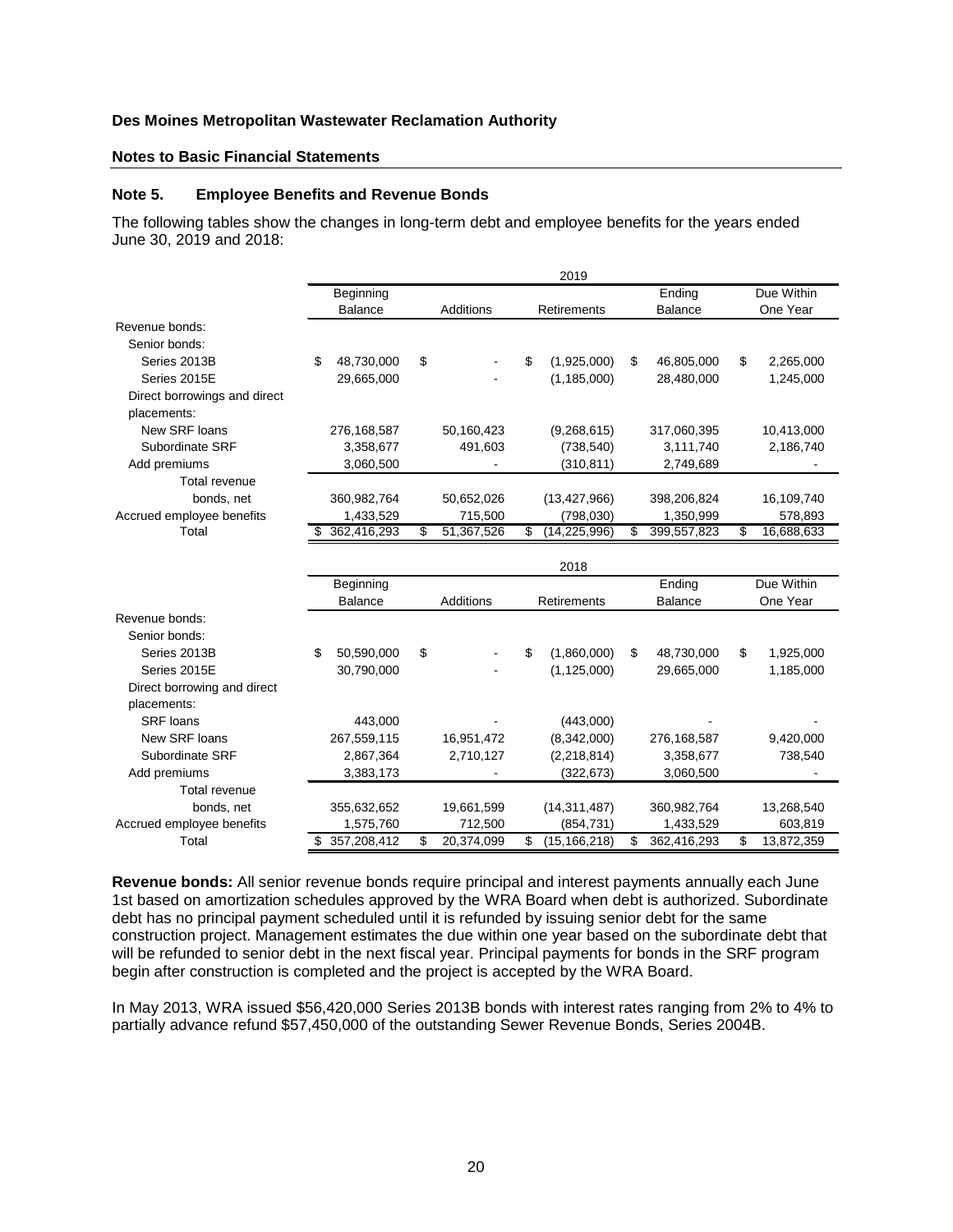## **Notes to Basic Financial Statements**

## **Note 5. Employee Benefits and Revenue Bonds (Continued)**

In May 2015, WRA issued \$32,020,000 Series 2015E bonds with interest rates ranging from 2.25% to 5% to partially advance refund \$31,440,000 of the outstanding Sewer Revenue Bonds, Series 2006. Proceeds were placed into an irrevocable trust with an escrow agent and the partially refunded liability of the Series 2006 bonds was removed from the WRA's statement of net position. At June 30, 2019, \$28,480,000 of defeased bonds remain outstanding.

In February 2008, WRA issued bonds under the Iowa Finance Authority state revolving loan program (SRF) to finance various construction projects. Each bond series under the state revolving loan program is issued for specific projects with repayments scheduled over the life of the asset or up to thirty years. WRA draws the proceeds as needed for the projects with principal payments on the bonds beginning after completion of the construction.

Bonds issued during the years ended June 30, 2019 and 2018 totaled \$50,160,423 and \$16,951,472, respectively. During fiscal years 2019 and 2018, WRA also issued \$491,603 and \$2,710,127, respectively, subordinate bonds under the SRF planning and design program scheduled to be refunded into a permanent loan after July 1, 2019 and 2018, respectively. The interim loan and disbursement agreement with Iowa Finance Authority for the subordinate bonds state these are noninterest bearing until they are refunded into a permanent loan.

The state revolving loans require WRA to produce and maintain net revenues at a level not less than 100% of the amount of principal and interest on the revenue bonds. In addition, the revenue bonds require that monies be deposited into various restricted reserve accounts and that these deposits be used only for the payment of principal and interest on the related bonds when due or for other purposes as set forth in the bond agreement. The deposits in these restricted reserve accounts total \$29,383,773 and \$28,965,571 as of June 30, 2019 and 2018, respectively.

Included within the SRF loans are \$2,000,000 Series 2010 C1 bonds, which are Build America Bonds, issued in June 2010. The WRA has elected to receive future payments from the federal government to offset the 3% interest. The payments are equal to 35% of the interest paid; the net interest rate is 1.95%.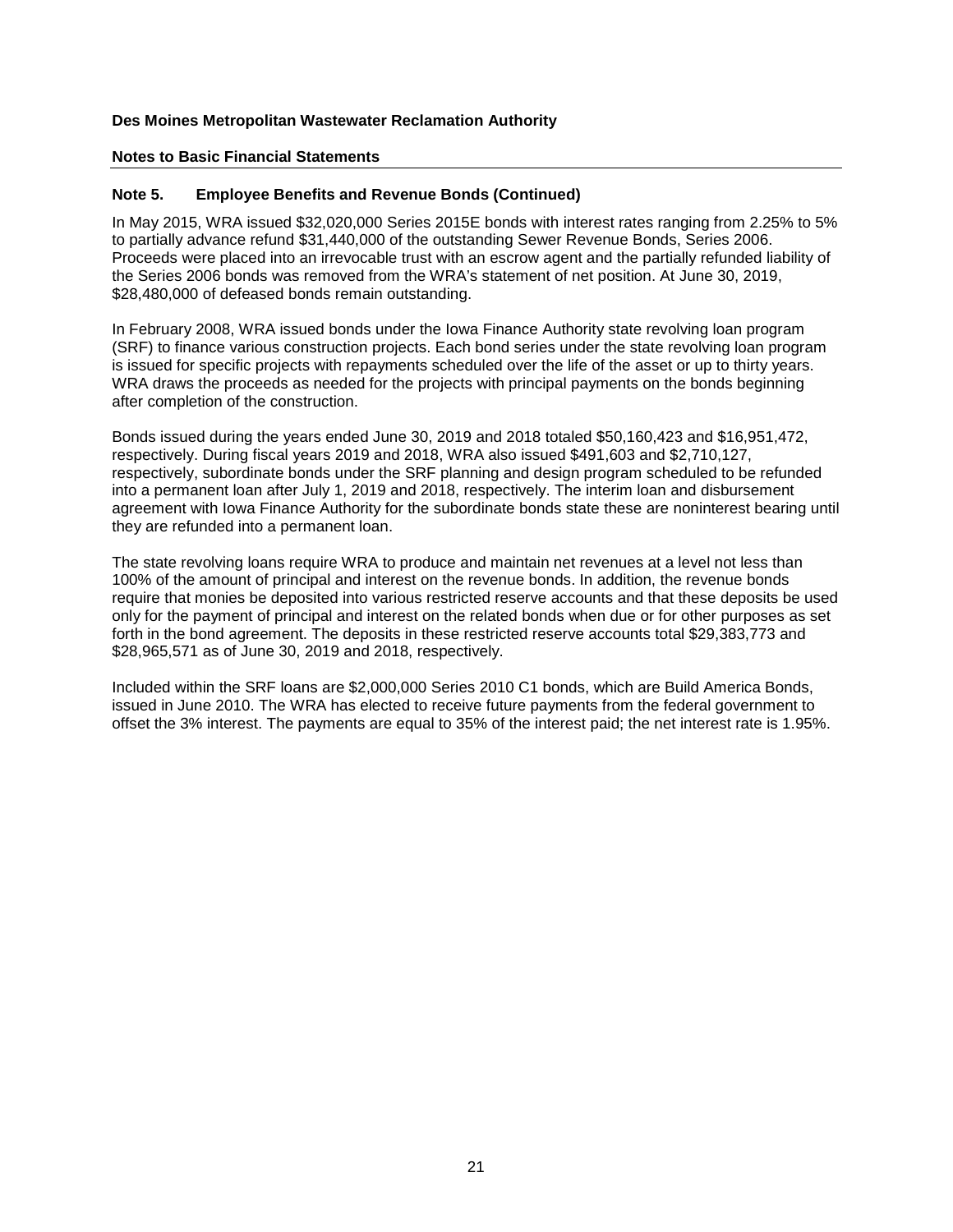## **Notes to Basic Financial Statements**

## **Note 5. Employee Benefits and Revenue Bonds (Continued)**

The following tables show the detail of revenue bonds payable.

|                     |             |                  | 2019                       |             |                  |                   |
|---------------------|-------------|------------------|----------------------------|-------------|------------------|-------------------|
|                     |             |                  |                            |             |                  | Amount            |
|                     | Date Issued | Amount           | Maturity                   | Interest    | New SRF Only     | Outstanding       |
| Series              | or Assumed  | Issued           | Date                       | Rates       | Amount Drawn     | June 30, 2019     |
|                     |             | $\star$          |                            |             |                  |                   |
| SRF <sub>7</sub>    | 12/1/2004   |                  | 6/1/2018                   | $\mathbf 0$ | N/A              |                   |
| 2008 A              | 6/4/2008    | \$<br>16,520,000 | 6/1/2039                   | 1.75        | \$<br>16,520,000 | \$<br>12,809,000  |
| 2008 B              | 6/4/2008    | 6,575,000        | 6/1/2039                   | 1.75        | 6,575,000        | 5,096,000         |
| 2008 D              | 6/4/2008    | 2,650,000        | 6/1/2038                   | 1.75        | 2,332,000        | 1,976,000         |
| 2009 B              | 3/18/2009   | 8,400,000        | 6/1/2039                   | 3           | 8,400,000        | 6,566,000         |
| 2009 C              | 7/5/2009    | 9,200,000        | 6/1/2039                   | 3           | 9,200,000        | 7,190,000         |
| 2010 A              | 5/12/2010   | 8,500,000        | 6/1/2040                   | 3           | 8,500,000        | 6,877,000         |
| 2010 B              | 5/12/2010   | 7,000,000        | 6/1/2040                   | 3           | 7,000,000        | 5,663,000         |
| 2010 C1             | 6/30/2010   | 2,000,000        | 6/1/2032                   | 3           | 2,000,000        | 1,993,000         |
| 2010 C2             | 6/30/2010   | 21,500,000       | 6/1/2032                   | 3           | 21,404,800       | 14,948,000        |
| 2011 A              | 5/25/2011   | 60,000,000       | 6/1/2042                   | 3           | 60,000,000       | 51,695,000        |
| 2011 B              | 3/23/2011   | 16,000,000       | 6/1/2041                   | 3           | 15,890,000       | 13,262,000        |
| 2011 C              | 5/25/2011   | 9,600,000        | 6/1/2041                   | 3           | 9,600,000        | 8,023,000         |
| 2011 D              | 12/21/2011  | 15,470,000       | 6/1/2043                   | 2.4         | 15,414,861       | 13,554,861        |
| 2012 B              | 5/16/2012   | 2,772,000        | 6/1/2042                   | 3           | 2,772,000        | 2,387,000         |
| 2012 C              | 5/16/2012   | 18,000,000       | 6/1/2043                   | 3           | 18,000,000       | 15,957,000        |
| 2012 D              | 5/16/2012   | 7,000,000        | 6/1/2042                   | 3           | 7,000,000        | 6,029,000         |
| 2012 E              | 11/16/2012  | 12,300,000       | 6/1/2043                   | 2.75        | 12,192,474       | 10,747,474        |
| 2012 F              | 11/16/2012  | 1,428,000        | 6/1/2043                   | 2.75        | 1,428,000        | 1,259,000         |
| 2012 G              | 11/16/2012  | 24,200,000       | 6/1/2044                   | 2.27        | 24,200,000       | 21,727,000        |
| 2013 A              | 4/5/2013    | 7,700,000        | 6/1/2043                   | 2.75        | 7,700,000        | 6,859,000         |
| 2013 B              | 5/2/2013    | 56,420,000       | 6/1/2034                   | 3 to 4      | N/A              | 46,805,000        |
| 2014A               | 3/7/2014    | 1,800,000        | 6/1/2034                   | 1.75        | 1,800,000        | 1,415,000         |
| 2014C               | 3/7/2014    | 5,400,000        | 6/1/2034                   | 1.75        | 4,785,880        | 3,810,880         |
| 2014D               | 3/7/2014    | 6,000,000        | 6/1/2034                   | 1.75        | 6,000,000        | 4,916,000         |
| 2015A               | 1/30/2015   | 10,080,000       | 6/1/2035                   | 0.75        | 9,200,706        | 7,537,300         |
| 2015B               | 1/30/2015   | 370,000          | 6/1/2034                   | 1.75        | 370,000          | 286,000           |
| 2015C               | 1/30/2015   | 1,744,000        | 6/1/2035                   | 0.75        | 1,744,000        | 1,438,000         |
| 2015D               | 1/30/2015   | 3,000,000        | 1/30/2018                  | 0           | 2,917,782        |                   |
| 2015E               | 5/11/2015   | 32,020,000       | 6/1/2036                   | 2.25 to 5   | N/A              | 28,480,000        |
| 2016A               | 2/5/2016    | 8,000,000        | 6/1/2035                   | 1.75        | 7,947,600        | 6,498,600         |
| 2016B               | 4/1/2016    | 1,000,000        | 4/1/2019                   | 0           | 980,053          |                   |
| 2016C               | 4/1/2016    | 750,000          | 4/1/2019                   | $\pmb{0}$   | 738,540          |                   |
| 2016D               | 10/28/2016  | 220,000          | 10/28/2019                 | $\pmb{0}$   | 217,140          | 219,930           |
| 2016E               | 12/16/2016  | 660,000          | 6/1/2036                   | 1.75        | 634,180          | 528,180           |
| 2016F               | 12/16/2016  | 40,000,000       | 6/1/2048                   | 2.75        | 29,555,501       | 28,714,501        |
| 2017A               | 12/15/2017  | 38,000,000       | 6/1/2049                   | 2.75        | 23,485,858       | 23,485,858        |
| 2017B               | 12/15/2017  | 1,600,000        | 10/28/2019                 | $\pmb{0}$   | 372,260          | 372,260           |
| 2018A               | 5/18/2018   | 4,200,000        | 6/1/2040                   | 1.75        | 4,200,000        | 4,200,000         |
| 2018B               | 6/29/2018   | 585,000          | 10/28/2019                 | 0           | 584,923          | 584,923           |
| 2018C               | 6/29/2018   | 2,200,000        | 10/28/2019                 | $\pmb{0}$   | 1,966,810        | 1,966,810         |
| 2018 D1             | 12/7/2018   | 10,000,000       | 6/1/2039                   | 1.75        | 10,000,000       | 10,000,000        |
| 2018 D <sub>2</sub> | 12/7/2018   | 8,000,000        | 6/1/2039                   | 2.75        | 4,602,399        | 4,602,399         |
| 2018E               | 12/7/2018   | 11,300,000       | 6/1/2040                   | 1.75        | 4,154,830        | 4,154,830         |
| 2018F               | 12/7/2018   | 6,000,000        | 6/1/2039                   | 1.75        | 822,328          | 822,329           |
|                     |             |                  |                            |             | Balance due      | \$<br>395,457,135 |
|                     |             |                  | Amount due within one year |             |                  | 16,109,740        |

Long-term revenue bonds payable<br>
\$ 379,347,395

\* Series SRF 7 was assumed from the City of Des Moines.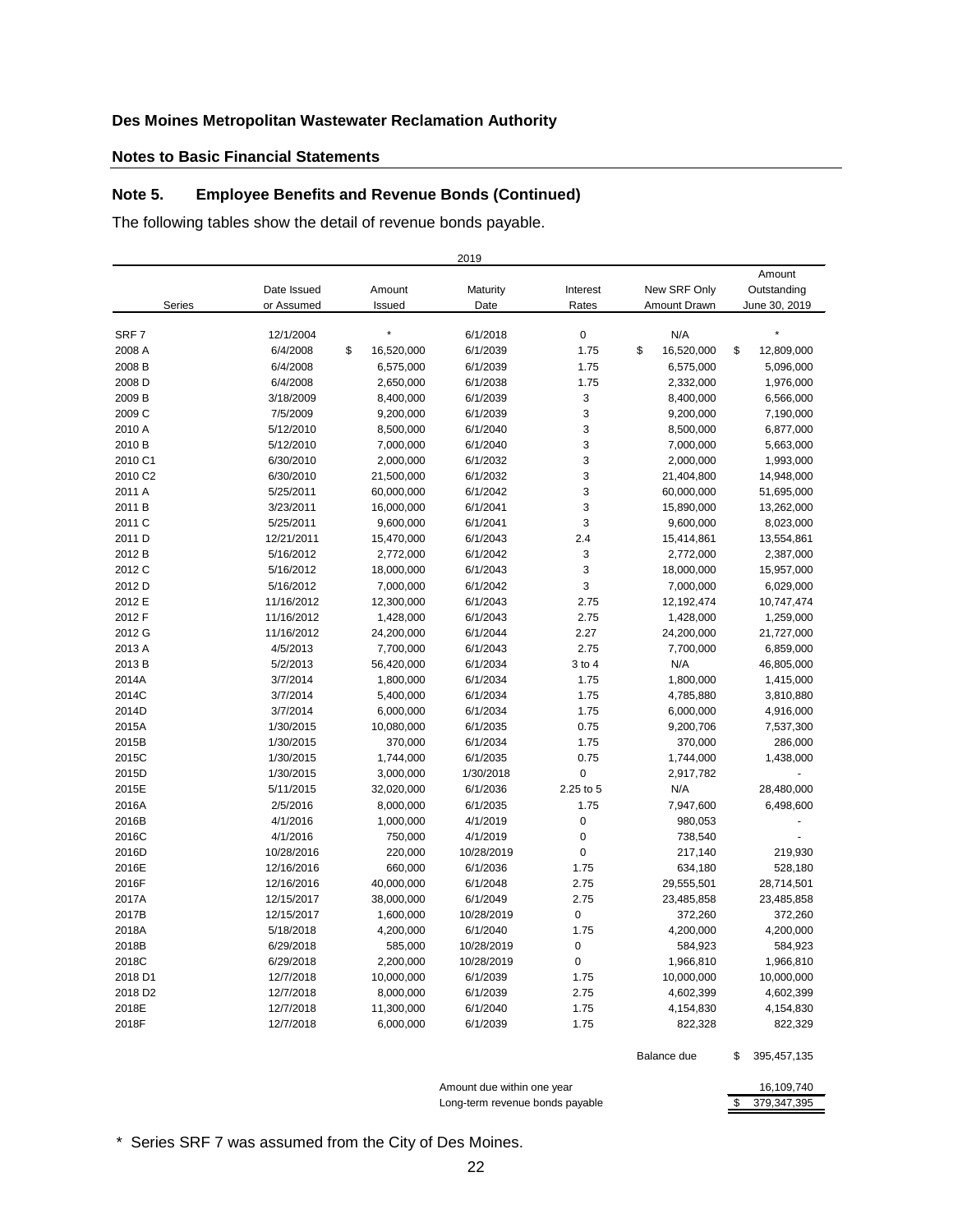## **Notes to Basic Financial Statements**

## **Note 5. Employee Benefits and Revenue Bonds (Continued)**

The outstanding revenue bonds mature as follows:

|              |                  |    |            |            | Direct borrowing and direct |    |             |  |  |  |  |
|--------------|------------------|----|------------|------------|-----------------------------|----|-------------|--|--|--|--|
|              | Senior Bonds     |    |            | placements |                             |    |             |  |  |  |  |
|              | Principal        |    | Interest   |            | Principal                   |    | Interest    |  |  |  |  |
| Fiscal year: |                  |    |            |            |                             |    |             |  |  |  |  |
| 2020         | \$<br>3,510,000  | \$ | 2,635,569  | \$         | 12,599,740                  | \$ | 9,004,274   |  |  |  |  |
| 2021         | 3,910,000        |    | 2,505,369  |            | 13,284,183                  |    | 9,089,015   |  |  |  |  |
| 2022         | 4,040,000        |    | 2,361,969  |            | 12,652,000                  |    | 8,810,277   |  |  |  |  |
| 2023         | 4,195,000        |    | 2,213,269  | 12,809,328 |                             |    | 8,442,304   |  |  |  |  |
| 2024         | 4,310,000        |    | 2,098,219  |            | 13,096,000                  |    | 8,069,446   |  |  |  |  |
| 2025-2029    | 23.510.000       |    | 8,411,894  |            | 70,800,830                  |    | 35,033,832  |  |  |  |  |
| 2030-2034    | 27,605,000       |    | 3,926,894  |            | 77,128,398                  |    | 24,636,546  |  |  |  |  |
| 2035-2039    | 4.205.000        |    | 222.075    |            | 69,535,960                  |    | 14,496,966  |  |  |  |  |
| 2040-2044    |                  |    |            |            | 38,265,696                  |    | 4,403,180   |  |  |  |  |
|              | \$<br>75,285,000 | \$ | 24,375,258 | \$         | 320, 172, 135               | \$ | 121,985,840 |  |  |  |  |

## **Note 6. Commitments and Contingencies**

**Construction contracts:** WRA has signed construction contracts with remaining commitments of approximately \$38,620,545 as of June 30, 2019. Commitments on construction projects are funded primarily by state revolving loan program funds.

**Litigation:** WRA is subject to litigation in the normal course of operations. Management does not expect a material adverse outcome as a result of these actions.

## **Note 7. Risk Management**

The WRA system is exposed to various risks of loss related to torts, theft of, damage to and destruction of assets; errors and omissions, and natural disasters. WRA carries commercial insurance for general liability claims. Settled claims did not exceed commercial coverage in the past three years.

Des Moines is self-insured for medical benefits. WRA makes monthly contributions to Des Moines' Self Insurance Fund for medical claims based on a budgeted per-member amount. Any unpaid claims, or incurred but not reported claims, are a liability of Des Moines' Insurance Fund.

## **Note 8. Retirement System**

As a direct allocation from Des Moines, WRA contributes the current required contributions as stated in the operating contractor agreement for the employees working for WRA related to the Iowa Public Employees' Retirement System (IPERS). IPERS is a cost-sharing multiple-employer defined benefit pension plan administered by the State of Iowa. IPERS provides retirement and death benefits, which are established by State statute to plan members and beneficiaries. IPERS issues a publicly available financial report that includes financial statements and required supplementary information. The report may be obtained by writing to IPERS, P.O. Box 9117, Des Moines, Iowa 50306-9117.

Plan members for the years ended June 30, 2019 and 2018 were required to contribute 5.95% of their annual covered salary and Des Moines was required to contribute 8.93% of annual payroll for the years ended June 30, 2019 and 2018. Contribution requirements are established by State statute.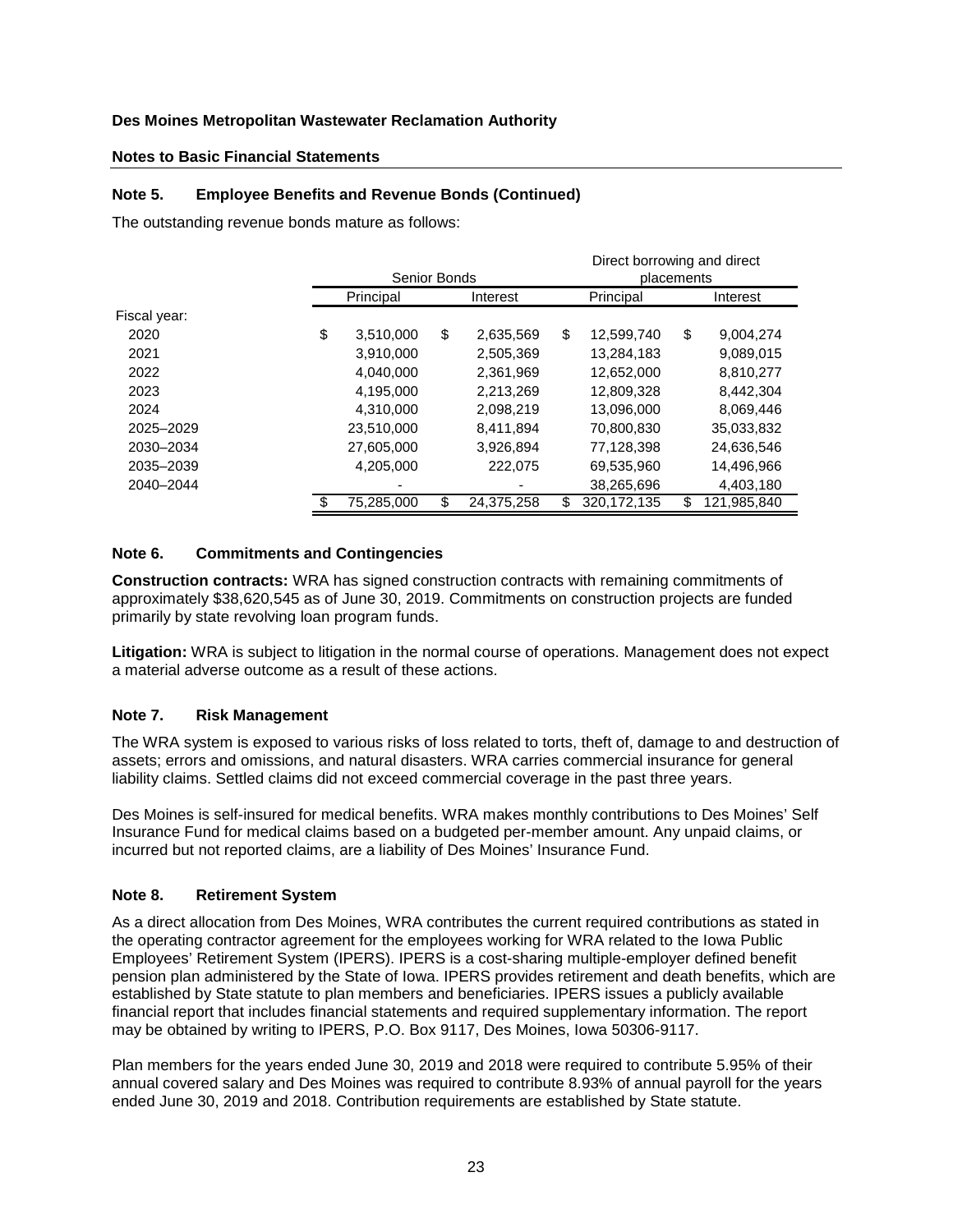## **Notes to Basic Financial Statements**

## **Note 9. Other Postemployment Benefits**

As a direct allocation from Des Moines, WRA contributes the current required contributions as stated in the operating contractor agreement for the employees working for WRA related to Des Moines multiemployer health care plan that provides medical, prescription drugs and dental benefits to all active and retired employees and their eligible dependents including employees working for WRA. Employees who have attained age 55 and retire from active employment are eligible for retiree benefits. Eligible retirees and their dependents receive medical and prescription coverage through a fully-insured plan with Wellmark BCBS and dental benefits through a self-insured plan. These are the same plans that are available for active employees.

Contributions are required for both retiree and dependent coverage. The contributions for each insured group is assumed to be the expected, composite per capita cost for the group. This composite is then disaggregated into an age-specific starting cost curve based on the average age of the group and for assumptions for age-based morbidity. The average age of the pre-65 retiree group is 62. Retiree expenses are then offset by monthly contributions.

Des Moines establishes and amends contribution requirements, which currently is to pay health claims as they occur.

The WRA's direct allocation of the contribution based on pay as you go financing to the other postemployment benefits plan for the years ended June 30, 2019, 2018, and 2017 were approximately \$704,900, \$652,700 and \$624,200, respectively, equal to the required contributions for each year.

## **Note 10. New Pronouncements**

As of June 30, 2018, the GASB has issued several statements not yet implemented by WRA. The statements which may impact WRA are as follows:

GASB Statement No. 87, *Leases*, issued June 2017, will be effective for the WRA beginning with its fiscal year ending June 30, 2021, with earlier adoption encouraged. Statement No. 87 establishes a single approach to accounting for and reporting leases by state and local governments. Under this statement, a government entity that is a lessee must recognize (1) a lease liability and (2) an intangible asset representing the lessee's right to use the leased asset. In addition, the WRA must report the (1) amortization expense for using the lease asset over the shorter of the term of the lease or the useful life of the underlying asset, (2) interest expense on the lease liability and (3) note disclosures about the lease. The Statement provides exceptions from the single-approach for short-term leases, financial purchases, leases of assets that are investments, and certain regulated leases. This statement also addresses accounting for lease terminations and modifications, sale-leaseback transactions, non-lease components embedded in lease contracts (such as service agreements), and leases with related parties.

The WRA's management has not yet determined the impact of the Statements not yet implemented.

## **Note 11. Subsequent Events**

On October 15, 2019, the WRA's Board authorized a rate reset on sewer revenue bonds, Series 2009B. After June 1, 2019, the interest rate reduced from 3% to 1.75%.

On November 19, 2019 the WRA's Board authorized the issuance of \$12,000,000 sewer revenue bonds, Series 2019A for the purpose of constructing, installing and extending certain facilities and improvements to the WRA system. Series 2019A will amortize over twenty years with interest rate of 1.75%.